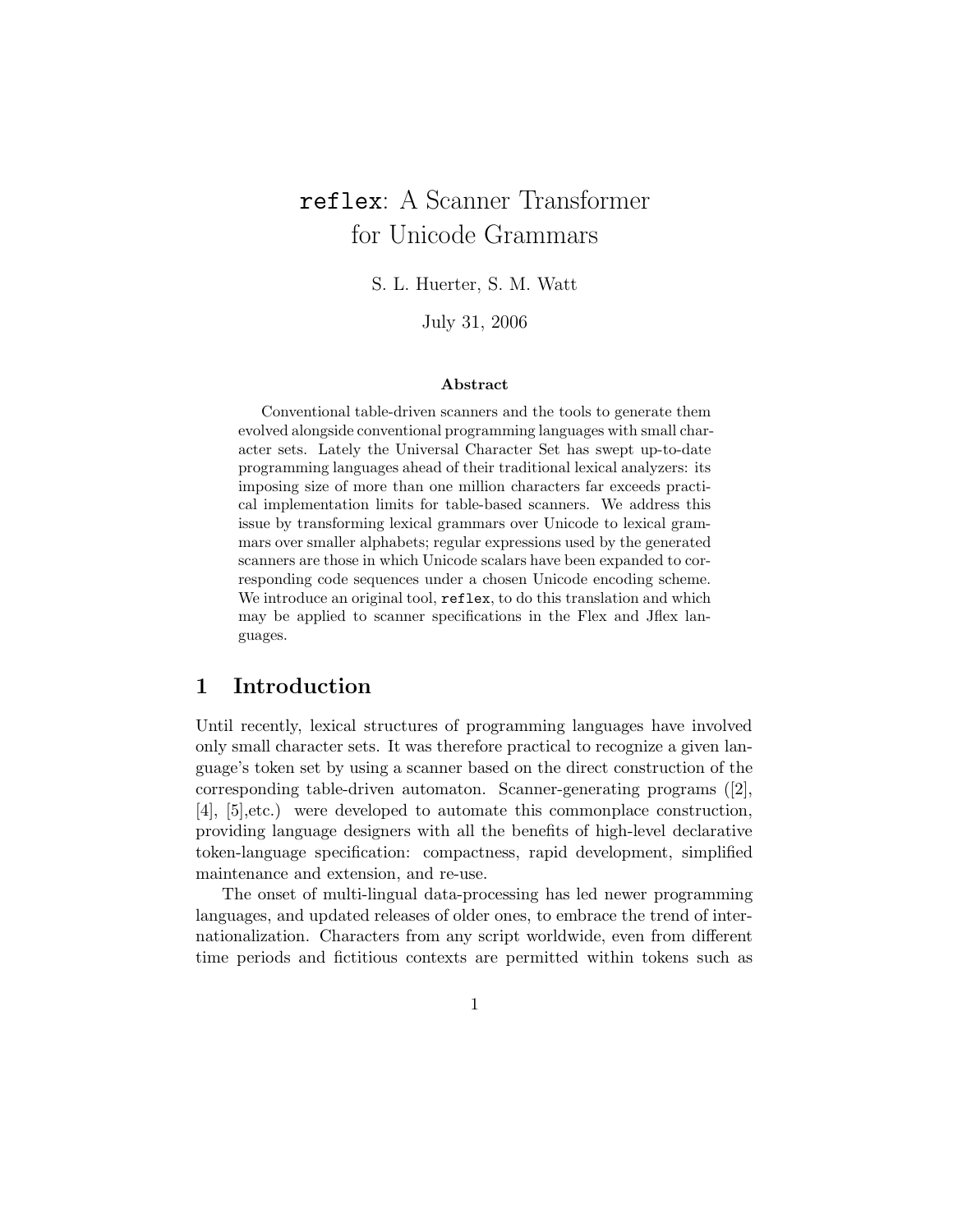identifiers and string literals. This superset of characters, known as the Universal Character Set, is represented by a language-independent 21-bit encoding called Unicode $([6])$ . Unicode assigns a unique name and integer 'code point' to each abstract character, and provides for more than 1.1 million character definitions.

Unicode support is lagging in scanner-generating tools. Such tools, originally supporting character sets encodable using 7 or 8 bits, have at best only provided upgrades to 16-bit sets. 16-bit input character sets represent the limit of practical implementation for table-driven scanners, since effectively the input-alphabet size determines one dimension of the transition table for the underlying automaton. A 16-bit encoding is all that is needed to represent the most commonly used characters of Unicode, referred to as the 'Basic Multilingual Plane' (BMP). However many languages permit within their tokens the more obscure characters from other Unicode planes. So it seems that for the benefit of large numbers of uncommonly used characters, language implementors must give up the advantages of high-level token language specification and once again become mired in the details of manual scanner development.

However, we are not limited to an indivisible 21-bit wide representation of each Unicode code point. Rather, each code point can be serialized into a sequence of smaller pieces by using a suitable encoding scheme. Common encoding schemes for Unicode such as UTF-8 and UTF-16 (see Chapter 3 of [6]), provide a higher-resolution definition for each code point as a sequence of smaller atomic units such as bytes or 16-bit words. These encoding schemes serve as file formats for source files over Unicode.

It is therefore conceivable that an 8-bit scanner, capable of consuming an encoded file byte-by-byte, could recognize all Unicode code points by recognizing their corresponding 8-bit code sequences. Accordingly, patterns over Unicode code points would be matched by instead matching the equivalent pattern over encoded code points. The effect of this approach is to shift the weight of Unicode over to the other dimension of the transition table, the size of the state-set. The impact on state-set size of this straightforward substitution of code-unit sequences for Unicode code points will vary between token-languages, and in the average case is not expected to exceed the limitations of implementation.

In this report we describe a tool, reflex, that introduces full Unicode support to the Flex and JFlex scanner-generators. reflex translates extended-syntax scanner specifications, written over 21-bit Unicode code points, to equivalent scanner specifications over 8 or 16-bit encoded patterns  $([2],[3])$ . We begin by describing how to use reflex, and then give some detailed examples.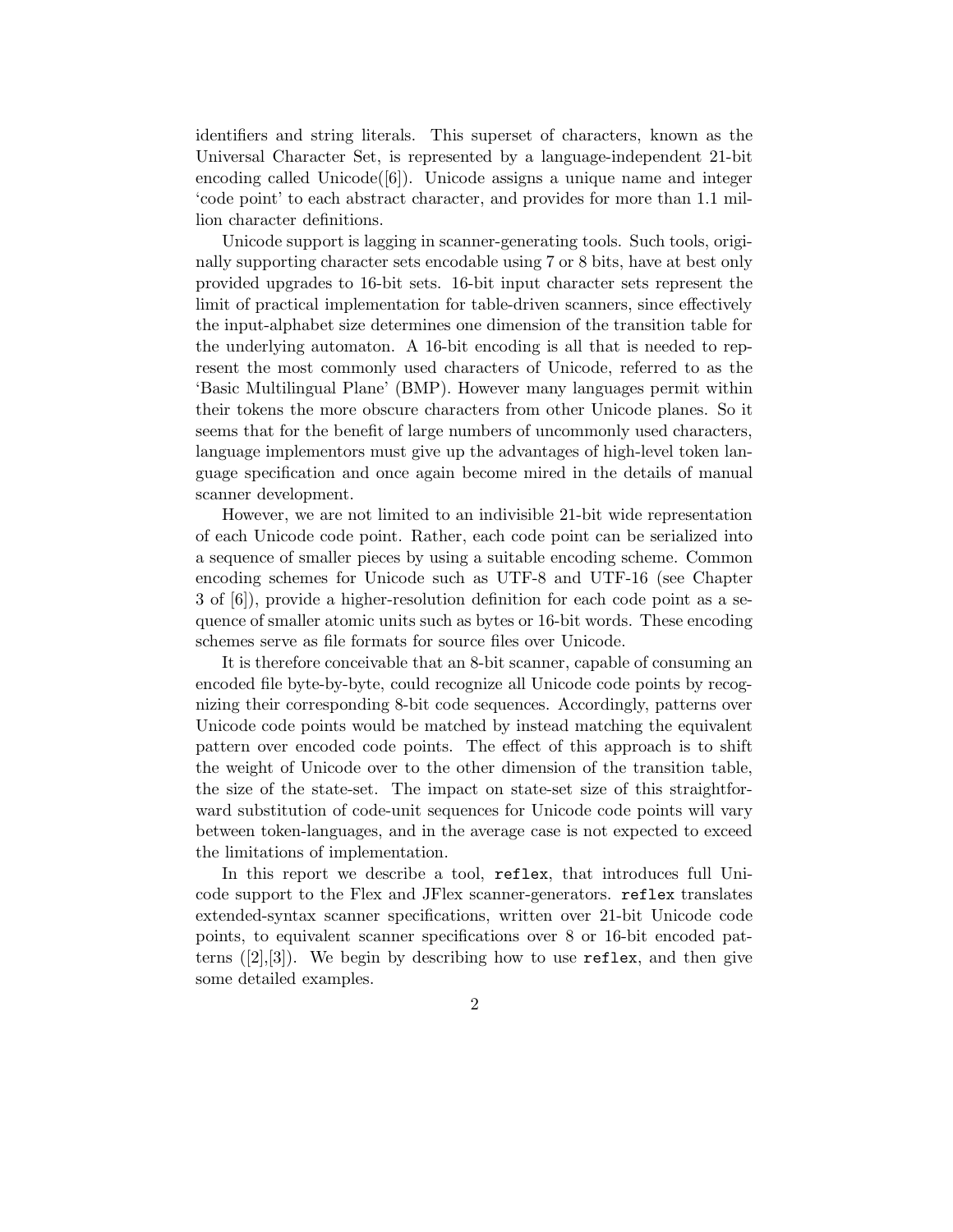## 2 reflex

reflex is a scanner-specification transformation tool, designed to transform patterns over the Unicode input alphabet in Flex (JFlex) scanner specifications into one of a selection of common Unicode encoding schemes. The result is an equivalent Flex (JFlex) scanner specification over a smaller input alphabet. In this section, we describe how to use reflex to transform Flex (JFlex) files, and give an overview of what the tool does.

## 2.1 Running reflex

Once the file lext.jar is included in your CLASSPATH environment variable, reflex is run using the form:

```
java lext.Main <options> <infile> <outfile>?
```
The output file is an optional argument: if it is not given then the result is printed to standard output. The input file is a Flex or JFlex scannerspecification file.

The options for reflex are:

```
-s<lang>
```
the source language is given by  $\langle \text{lang} \rangle$  which is either jflex or flex;

```
-e<encoding>
```
the target encoding is given by <encoding>. One encoding supports the BMP, and the remaining encodings support full 21-bit Unicode:

dbyte Double-byte encoding (16-bit Unicode); utf8 UTF-8 encoding (21-bit Unicode); utf16be UTF-16 encoding (21-bit Unicode), with bigendian byte-order;

## utf16le

UTF-16 encoding (21-bit Unicode), with littleendian byte-order;

#### dwbe

Double 16-bit-word encoding (21-bit Unicode), with big-endian byte-order;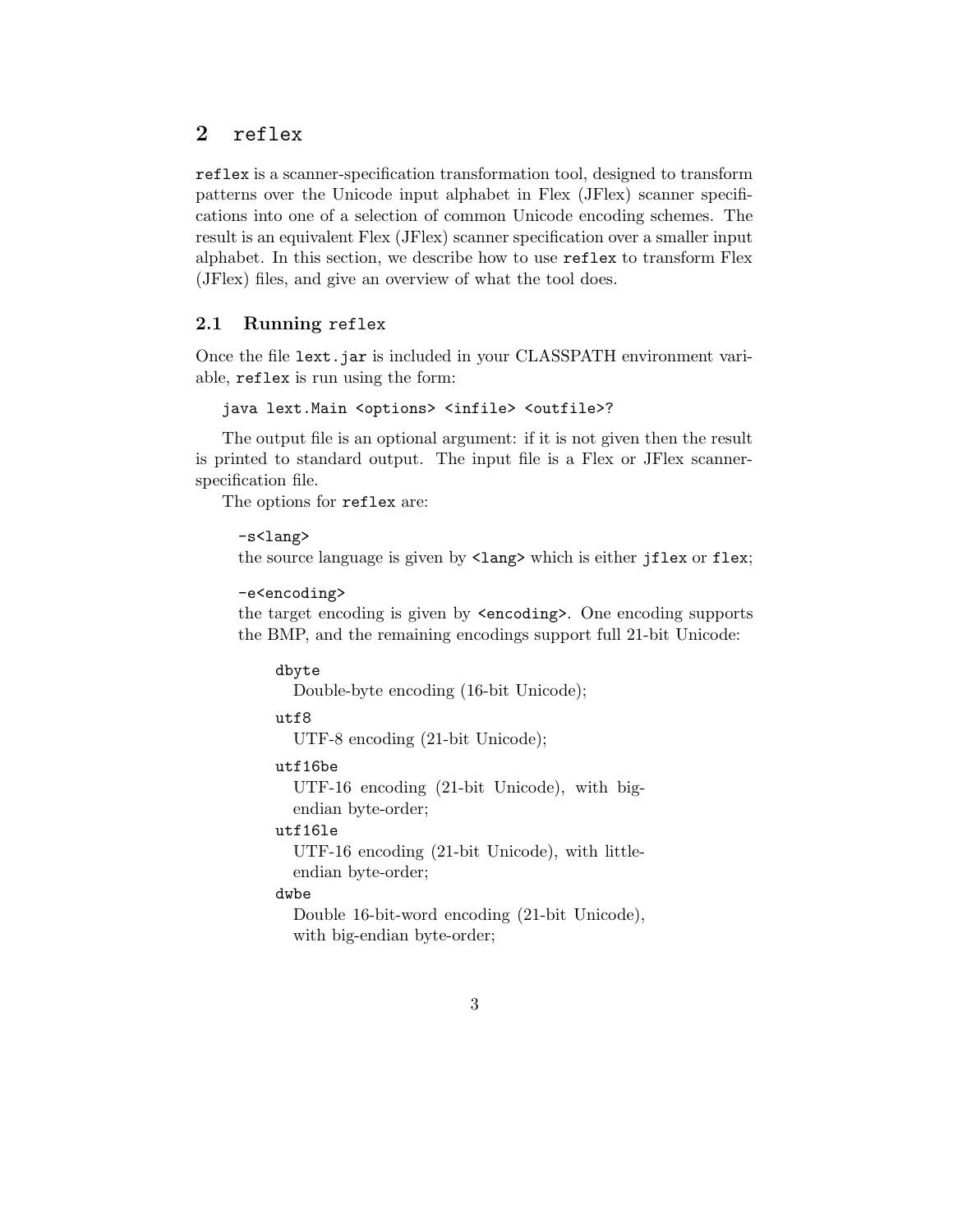#### dwle

```
Double 16-bit-word encoding (21-bit Unicode),
with little-endian byte-order;
```
#### -u<user-code-mode>

an optional argument indicating the version of Unicode interface (see sections 2.3, 3.3.2, 4.4), if any, to be included in the target scanner specification. The default version for each encoding is included if this argument is missing. Options are:

#### suppress

Omit the Unicode interface from the target scanner specification;

#### 8bit

Include the 8-bit version of the Unicode interface in the target scanner specification. This is the default (and only possible) value for the UTF-8 and double-byte encodings.

#### 16bit

Include the 16-bit version of the Unicode interface in the target scanner specification. This is the default value for the UTF-16 and doubleword encodings.

### 2.2 Pattern Translation in reflex

The general idea behind reflex is to select a Unicode encoding scheme, and transform the patterns in a scanner-specification file into equivalent encoded patterns. Within a pattern, input characters, input character literals, sets of input characters and strings of input characters are encoded under the scheme using the escape- sequence notation of the scanner-specification language (JFlex or Flex). A simple notational extension to the escape-sequence notation of the source scanner specification languages (see sections 3 and 4) is permitted by reflex in order to allow input characters to range over the entire Unicode set.

Table 1 gives a few examples of simple regular expressions and their corresponding translation under some encoding schemes. Other patterns lead to more interesting encoded patterns. For example, under encodings that support all of Unicode, the dot  $(\cdot, \cdot)$  operator is interpreted by reflex as the set of all *Unicode* characters other than the newline character  $(\lambda x)$ . Under UTF-8, '.' translates to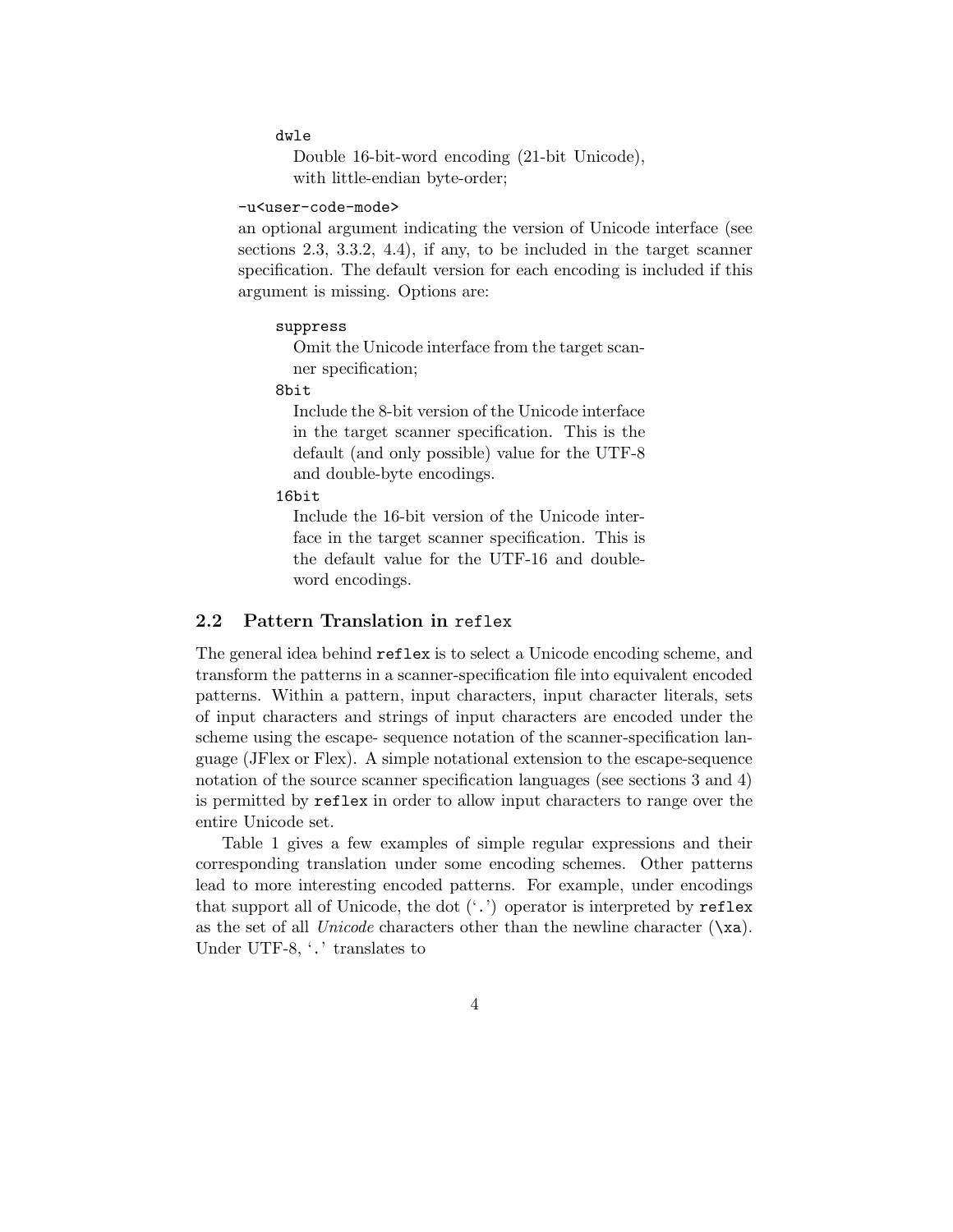|           | <b>Encoded Pattern</b> |             |                   |                |
|-----------|------------------------|-------------|-------------------|----------------|
| Pattern   | $UTF-8$                | Double-byte | $UTF-16$          | Double-word    |
| a         | \x61                   | x00\x61     | x0061\            | \x0000\x0061   |
| "a"       | \x61                   | x00\x61     | x0061\            | \x0000\x0061   |
| \x61      | x61\                   | x00\x61     | x0061\            | \x0000\x0061   |
| $[\x{5}$  | \x61                   | x00\x61     | x0061             | \x0000\x0061   |
| $[a - b]$ | $[\x61-\x62]$          | x00[\x61-   | $[\x0061-\x0061]$ | \x0000[\x0061- |
|           |                        | $-\x62$ ]   |                   | $-\x0062$      |

Table 1: Encoding Simple Patterns

```
[\x00-\x09][\x0b-\x7f][\xco-\xdf][\x80-\xbf{}][\xe0-\xef][\x80-\xbf][\x80-\xbf]|
[\xf0-\xf4][\x80-\x8f][\x80-\xbf][\x80-\xbf]
```
while under UTF-16 big-endian it gives rise (for JFlex) to the pattern

[\u0000-\u0009]| [\u000b-\uffff]| [\ud800-\udbff][\udc00-\udfff]

Under encodings that only represent the BMP, reflex interprets the dot operator as any character from the BMP other than newline. Under the double-byte encoding, '.' gives rise to the pattern

\x00[\x00-\x09]|  $\x00[\x0b-\xff]$ [\x01-\xff][\x00-\xff]

For another example, consider the simple character interval (now in Flex notation):

 $[\x{10000 - x100000}]$ 

which leads under the UTF-16 big-endian encoding to the pattern

[\xd800-\xdbbf][xudc00-\xdfff]|\xdbc0\xdc00

Negated character classes, as with the dot operator, are interpreted by reflex in the context of the entire character set covered by the chosen encoding (i.e. all of Unicode or only th BMP). For example, the pattern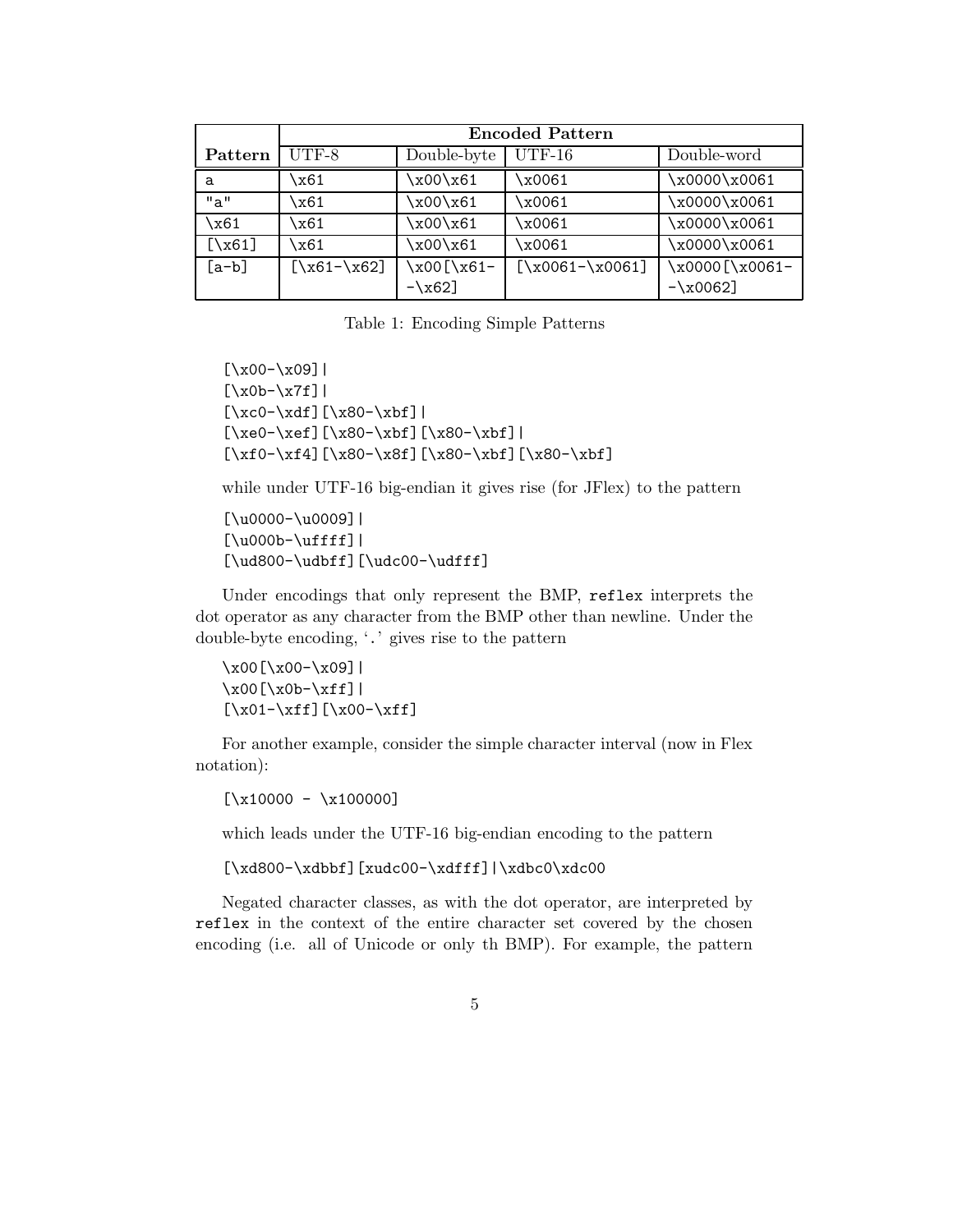representing the negation of the above class,

 $[\hat{\ } \times 10000 - \times 100000],$ 

is mapped under UTF-16 big-endian by reflex to the pattern:

 $[\x0000-\xffff]$ \xdbc1[\xdc01-\xdfff]|  $[\xdbc2-\xdbff][\xdc00-\xdfff]$ 

This release of reflex does not perform any simplifications on the resulting patterns.

#### 2.2.1 Representing Endian-ness in Patterns

In order to allow the generation of scanner-specification files for both bigand little-endian platforms, we include support for the little-endian variants of the UTF-16 and double-word encodings. However, under the little-endian encodings some input patterns lead to large encoded patterns. For example, character intervals, when translated under the UTF-16 or double-word littleendian encodings, lead to non-contiguous character intervals.

Consider the interval pattern [\x0000-\x0010]. While this pattern remains unchanged under the UTF-16 big-endian encoding, it expands to the following pattern under the UTF-16 little-endian encoding:

\x0000|\x0100|\x0200|\x0300|\x0400|\x0500|\x0600|\x0700| \x0800|\x0900|\x0a00|\x0b00|\x0c00|\x0d00|\x0e00|\x0f00|\x1000

As the regular expression language of the scanner-specification languages does not contain a succinct notation for such character sequences, it is not recommended for the little-endian encodings to be used for input token grammars involving large character intervals.

### 2.3 Unicode-Extended Scanner Interface

The scanner programs generated by each of JFlex and Flex provide an interface that is transparent to the scanner's action code. The interface provides access to various scanning state information, such as the input text matching a given rule, the length of the matched input text, the number of lines or characters matched since the beginning of input, and so on.

The input to reflex is a high-level Unicode scanner specification, intended for compilation down to an 8 or 16-bit format suitable for consumption by a scanner-generator tool. The pattern sides of the rules are over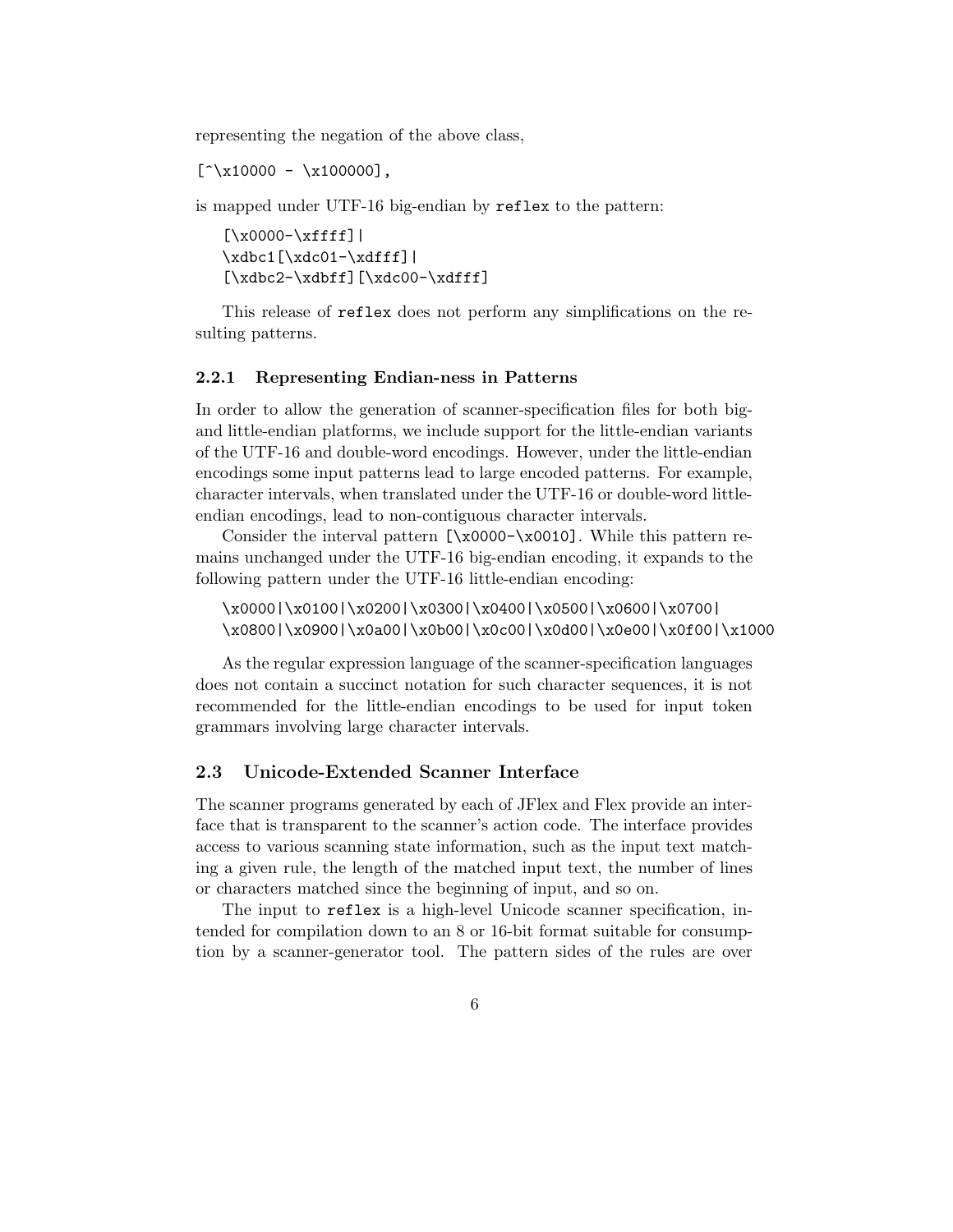Unicode. It is therefore desirable for the action sides of the rules to have access to scanner-state information at the same level of granularity: in terms of Unicode characters. reflex facilitates this by providing a Unicode interface implementing an encoding-specific interpretation of various target-scanner state information.

Encodings involving 16-bit code units (UTF-16 and double-word) can further be encoded using the double-byte encoding. This is useful when the resulting scanner is intended to consume its input one byte at a time. To account for such dual-processing of a 16-bit encoded specification, reflex provides both 8 and 16-bit Unicode interfaces to these encodings.

Similar to the existing scanner interfaces, the Unicode interface uses a prefix of 'yy' in naming its members. For more information about the particular Unicode interface provided for each source language, see sections 3.3.2 and 4.4.

# 3 Translating JFlex Specifications

The latest release of JFlex (version 1.4.1) supports 16-bit Unicode by allowing escape sequences of the form \uXXXX, where X denotes a hexadecimal digit. To represent all Unicode code points, reflex permits an extended Unicode escape sequence notation in the source JFlex file, of the form  $\u_{\text{XXXXXX}}$ . That is, in the source file, a Unicode escape sequence is  $\u$ followed by from one to six hexadecimal digits.

In this section, we describe how reflex translates JFlex specifications. We begin by describing how regular expressions are translated, and then go on to outline how the translation impacts each of the three major sections contained in the source JFlex specification.

## 3.1 JFlex Pattern Translation

reflex translates the following JFlex pattern elements:

- character literal
- character escape-sequence (hexadecimal, octal, Unicode)
- character string
- character class (including negated classes, pre-defined classes and the dot operator)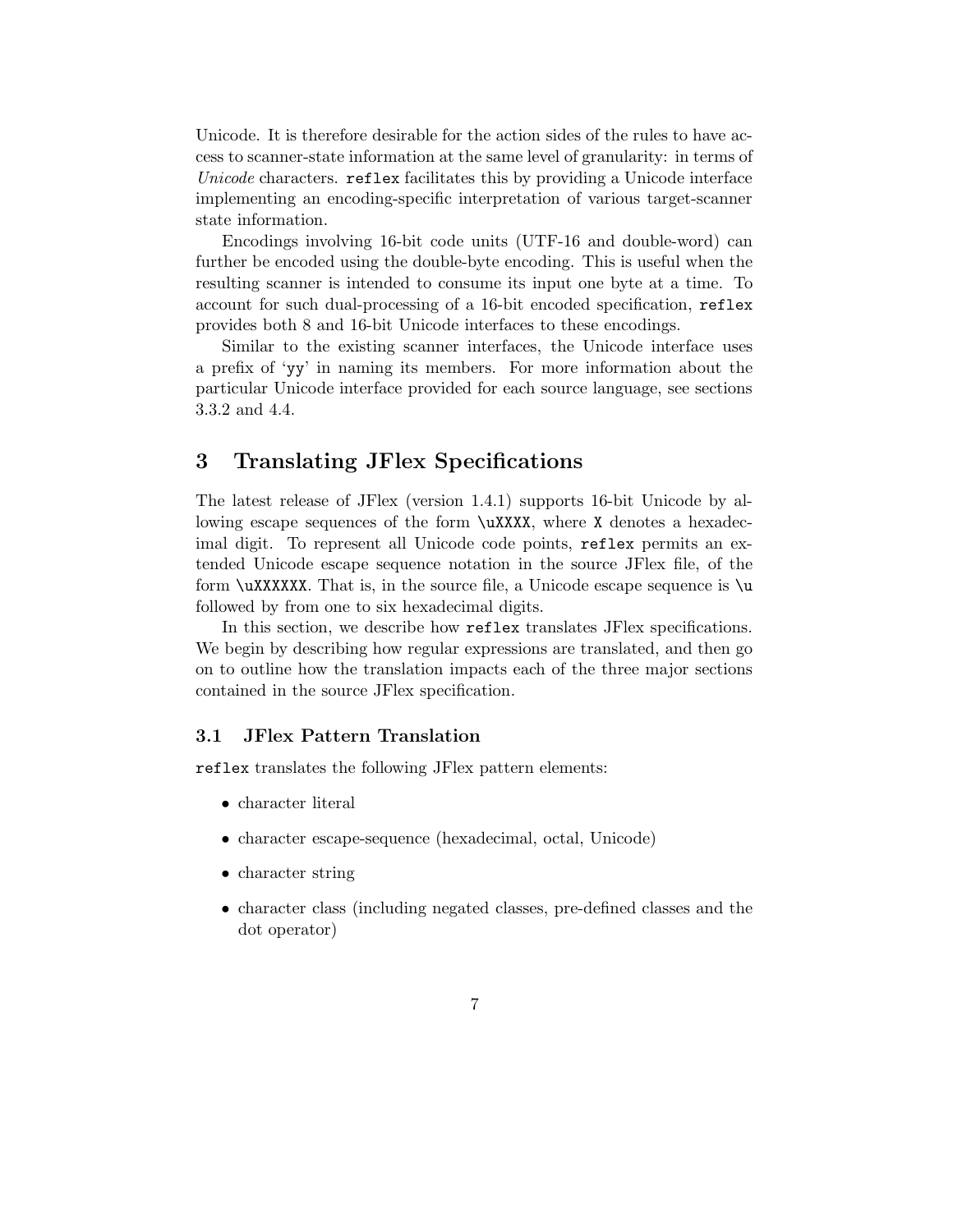Patterns in the input file are translated under the chosen encoding scheme to equivalent patterns using only escape sequences to represent input characters in the target input alphabet. For example, under the UTF-8 encoding,

- the character literal a translates to the hexadecimal escape sequence \x61;
- the hexadecimal escape sequence  $x61$  translates to the same hexadecimal escape sequence;
- the octal escape sequence \500 translates to the hexadecimal escape sequence \xc5\x80;
- the extended Unicode escape sequence \u2f800 translates to the sequence \xf0\xaf\xa0\x80;
- the string "xyz" translates to the sequence \x78\x79\x7a;
- the negated character class [^\u0000−\u024f] translates to the expression

```
[\xc9-\xdf][\x90-\xbf]|
[\xe0-\xef][\x80-\xbf][\x80-\xbf]|
[\x60-\x64] [\x80-\x8f] [\x80-\x6f] [\x80-\x6f]
```
- the pre-defined character class [:letter:] translates to the expression !!!

The JFlex negation operator, '!', is unsupported in this release of reflex. Patterns involving this operator will not translate to equivalent patterns under the reflex transformation.

## 3.2 JFlex User Code Section

The user code section of the JFlex source file passes through the transformation untouched. Additionally, if reflex is not run with the option -usuppress, reflex adds import statement(s) (related to the Unicode interface, described below in section 3.3.2) to the user code section of the target JFlex file.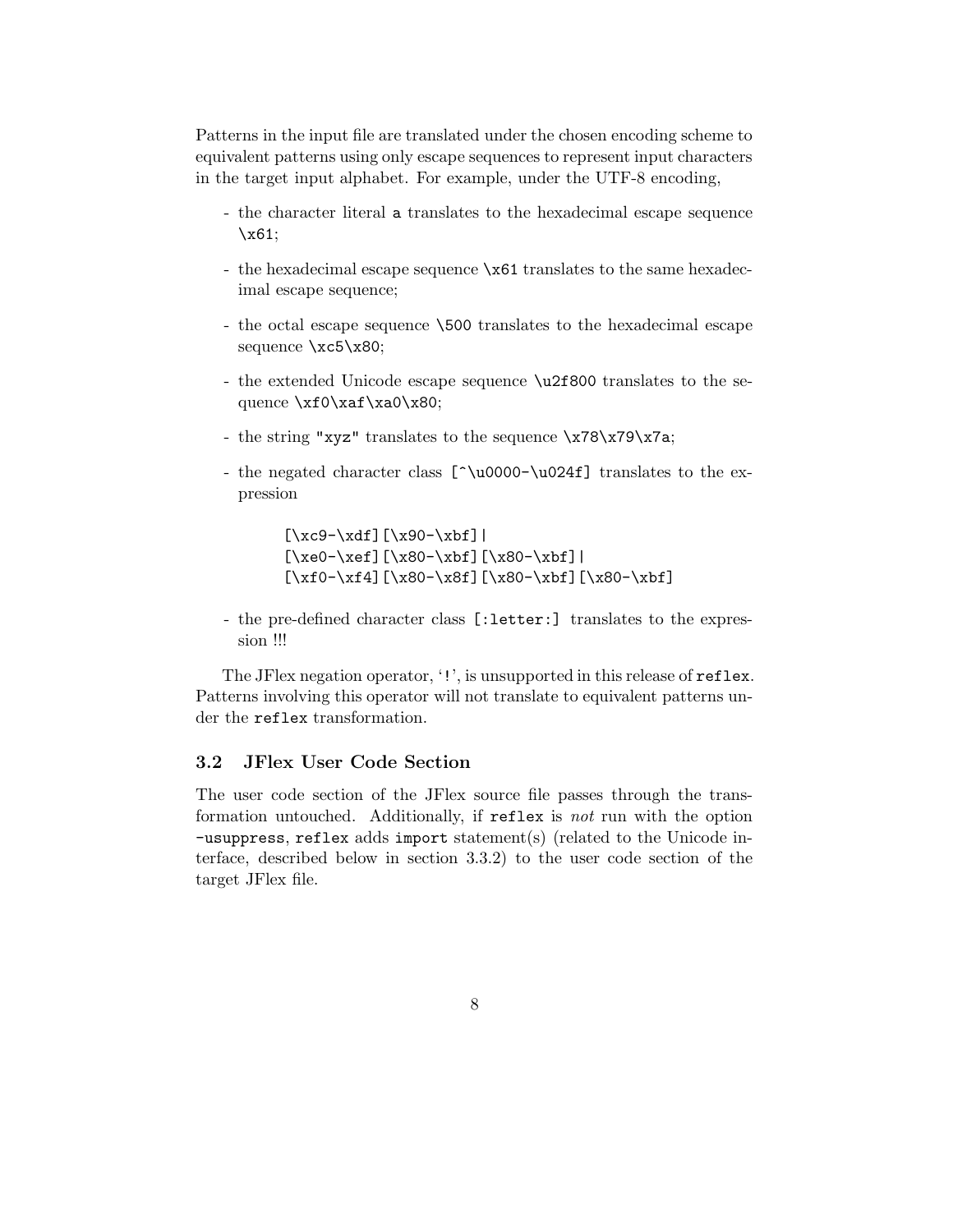#### 3.3 JFlex Options/Declarations Section

The options and declarations in the second section of a JFlex specifcation file that are affected by reflex are those concerning character sets, user class code, standalone scanners, character and column counting, and macro definitions. All other options included in the source file are passed through to the target specification.

#### 3.3.1 Character Set Options

The character set option, if present in the source JFlex file, is ignored by reflex. The character set option inserted into the target JFlex file by reflex depends on the encoding being used. The option %8bit is inserted for UTF-8 and double-byte encodings since they use 8-bit code units. The option %16bit is inserted for the UTF-16 and double-word encodings since they use 16-bit code units.

#### 3.3.2 User Class Code

If a user class code section is present in the source JFlex file, then it is passed on through to the target JFlex file. If reflex is run under options -u8bit, -u16bit or no -u option at all, then additional class code is inserted into the user class code section in the target JFlex file (if the source JFlex file does not have a user class code section, then under these options one is introduced in the target file). The -usuppress option causes the additional class code to be omiitted from the target file's user class code section.

The code added by reflex to the class code section implements an encoding-specific Unicode version of a subset of the existing JFlex scanner interface. Within actions in the target JFlex file, the Unicode interface provides an interpretation of the low-level code-unit strings as higher-level Unicode sequences. The interface consists of the following methods:

• int[] yyUtext()

Similar to JFlex's yytext() method, yyUtext() represents the portion of the input text currently matched by the scanner. However, in the target scanner, where yytext() returns a string of code units from the target encoding, yyUtext() returns an integer array representing the encoding-specific interpretation of the code-unit string as a sequence of higherlevel Unicode codepoints.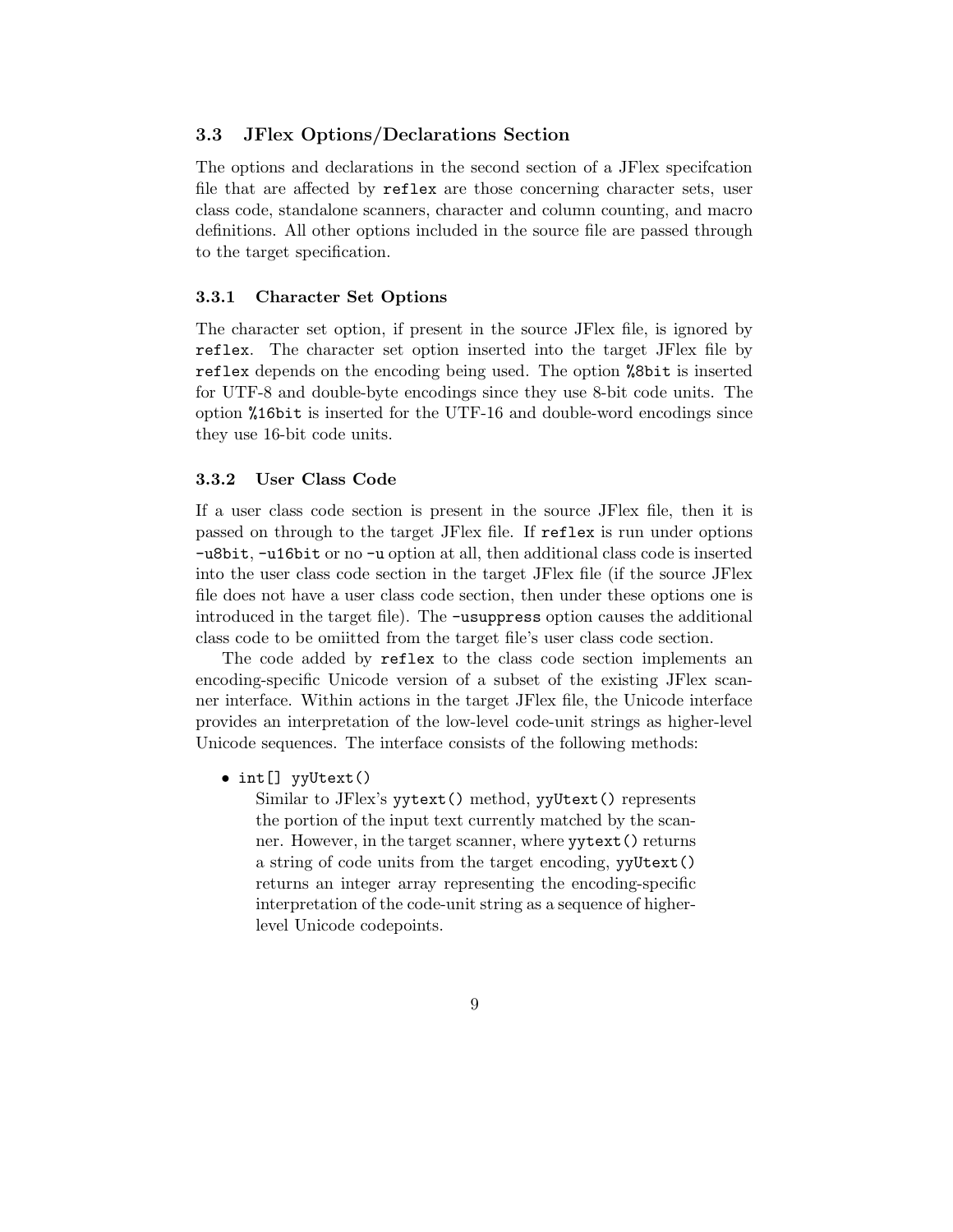• int yyUlength()

This method is the Unicode analogue to JFlex's yylength() method. The integer returned reprsents the number of Unicode characters given by the interpretation of the currently matched input text region as a sequence of Unicode codepoints.

• int yyUcharat(int pos)

This method corresponds to JFlex's yycharat(int pos) method. The integer returned reprsents the Unicode codepoint at position pos in the Unicode interpretation (yyUtext) of the currently matched input text.

• void yyUpushback(int num)

Similar to JFlex's yypushback(int) method, yypushback(int num) pushes the number of code units corresponding to num encoded Unicode codepoints back onto the input stream.

### 3.3.3 Standalone Scanner/CUP Options

If the standalone-scanner options %debug or %standalone, or the CUPcompatability option %cupdebug are used in the source JFlex file, they will be passed through. However, it should be noted that the main method generated by JFlex under these options will not use the appropriate Reader subclass to run the resulting scanner (see section B.1 for more details on running the a scanner generated from a specification generated by  $\texttt{reflex}$ ).

### 3.3.4 Character/Column Counting Options

The %char, %line and %column options, when present in the JFlex source file, are passed through. It should be noted that this release of reflex does not provide Unicode versions of the JFlex scanner-API member variables yychar, yyline and yycolumn in the Unicode interface that it generates.

### 3.3.5 Macro Definitions

reflex translates the regular expression part of each macro definition in the JFlex source file as described in section 3.1.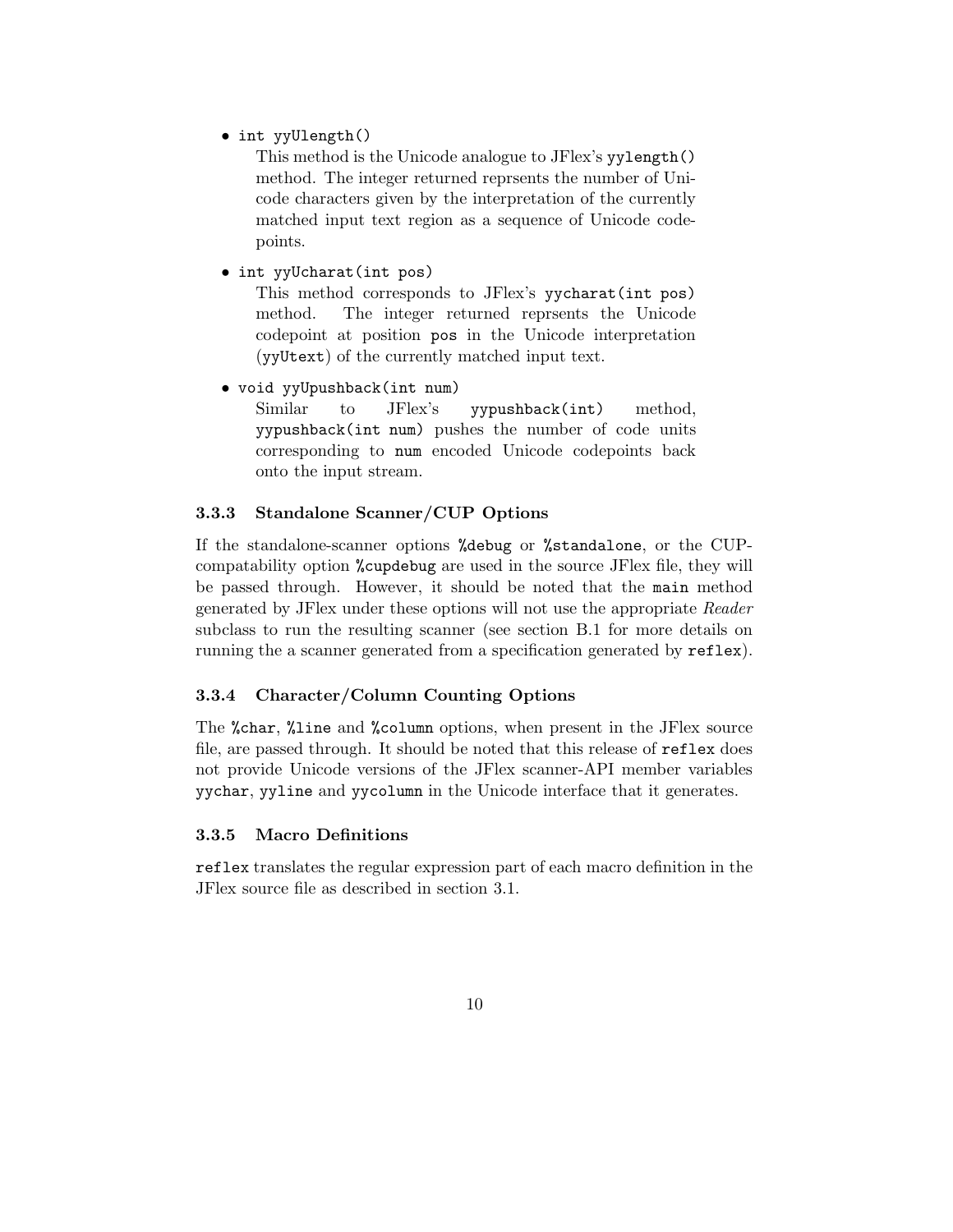#### 3.4 JFlex Rules Section

reflex translates the pattern part of each rule in the JFlex source file as described in section 3.1.

Under the UTF-16 encodings, reflex adds a simple rule for scanning past the byte-order mark. In the big-endian case the rule is

 $\left\{\right\}$  {; }

and for the little-endian case it is simply:

 $\left\{\right\}$  {; }

# 4 Translating Flex Specifications

The latest release of Flex (version 2.5.33) supports an 8-bit character set, and the BMP is supported by an available 16-bit patch ([3]) which permits escape sequences of the form \xXXXX, where X denotes a hexadecimal digit. As with JFlex, reflex permits an extended escape-sequence notation in the Flex source scanner specification file, of the form \xXXXXXX.

In this section, we describe how reflex translates Flex specifications, beginning with how regular expressions are translated, and then outlining the effect of the translation on each of the three major sections contained in the source Flex specification.

## 4.1 Flex Pattern Translation

reflex translates the following Flex pattern elements:

- character literal
- character escape-sequence (hexadecimal, octal, ASCII)
- character string
- character class (including negated classes, pre-defined classes and the dot operator)

Patterns in the input file are translated under the chosen encoding scheme to equivalent patterns using only escape sequences to represent input characters in the target input alphabet. For example, under the UTF-16 big-endian encoding,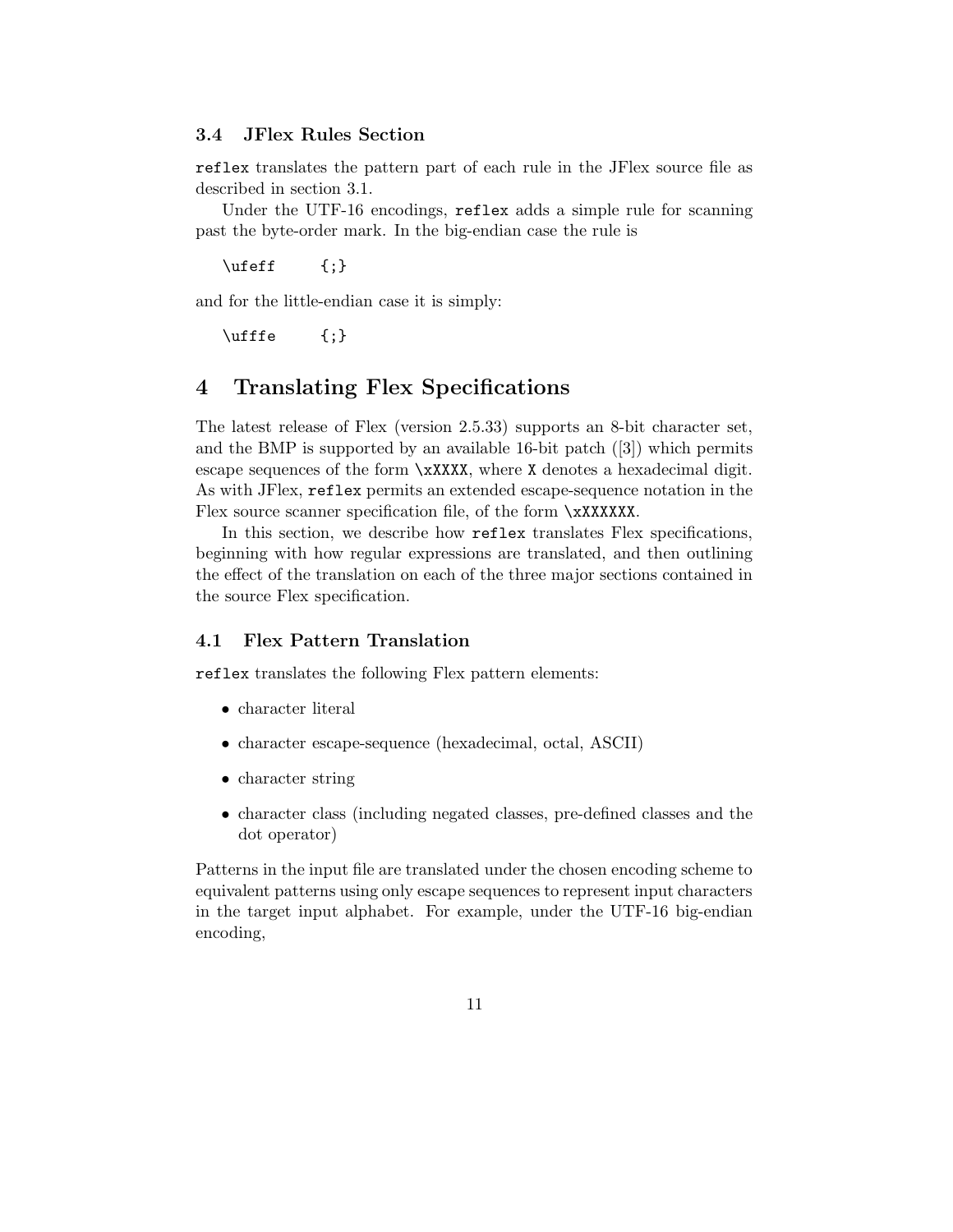- the character literal a translates to the hexadecimal escape sequence \x0061;
- the hexadecimal escape sequence \x61 translates to the hexadecimal escape sequence \x0061;
- the octal escape sequence \500 translates to the hexadecimal escape sequence \x0140;
- the extended escape sequence \x2f800 translates to the sequence \xd840\xdc00;
- the string "xyz" translates to the sequence \x0078\x0079\x007a;
- the negated character class [^\x0000−\x024f] translates to the pattern [\x0250-\xffff]|[\xd800-\xdbff][\xdc00-\xdfff]
- the pre-defined character class [:alnum:] translates to the expression !!!

#### 4.2 Flex Definitions Section

Some Flex directives, when either included in the source scanner specification or passed to Flex as command line arguments, are incompatible with the target scanner specification produced by reflex:

```
%option case-insensitive, %option caseless
```
The use of this option will invalidate the encoded patterns produced by reflex (command line form: -i);

#### %option prefix

The Unicode interface included by reflex in the target Flex file relies on the default naming scheme for the scanner interface (prefix of yy); the use of this option will cause compiletime errors for the resulting scanner program; (command line form -P);

#### %option c++

This release of reflex does not support this Flex option (command line form  $-+$ );

Directives for character sets (%option 7bit, %option 8bit are ignored by reflex. If the encoding used by reflex involves 8-bit code units (UTF-8, double byte) then %option 8bit is inserted in the target Flex definition section. If the encoding involves 16-bit code units (UTF-16, double-word)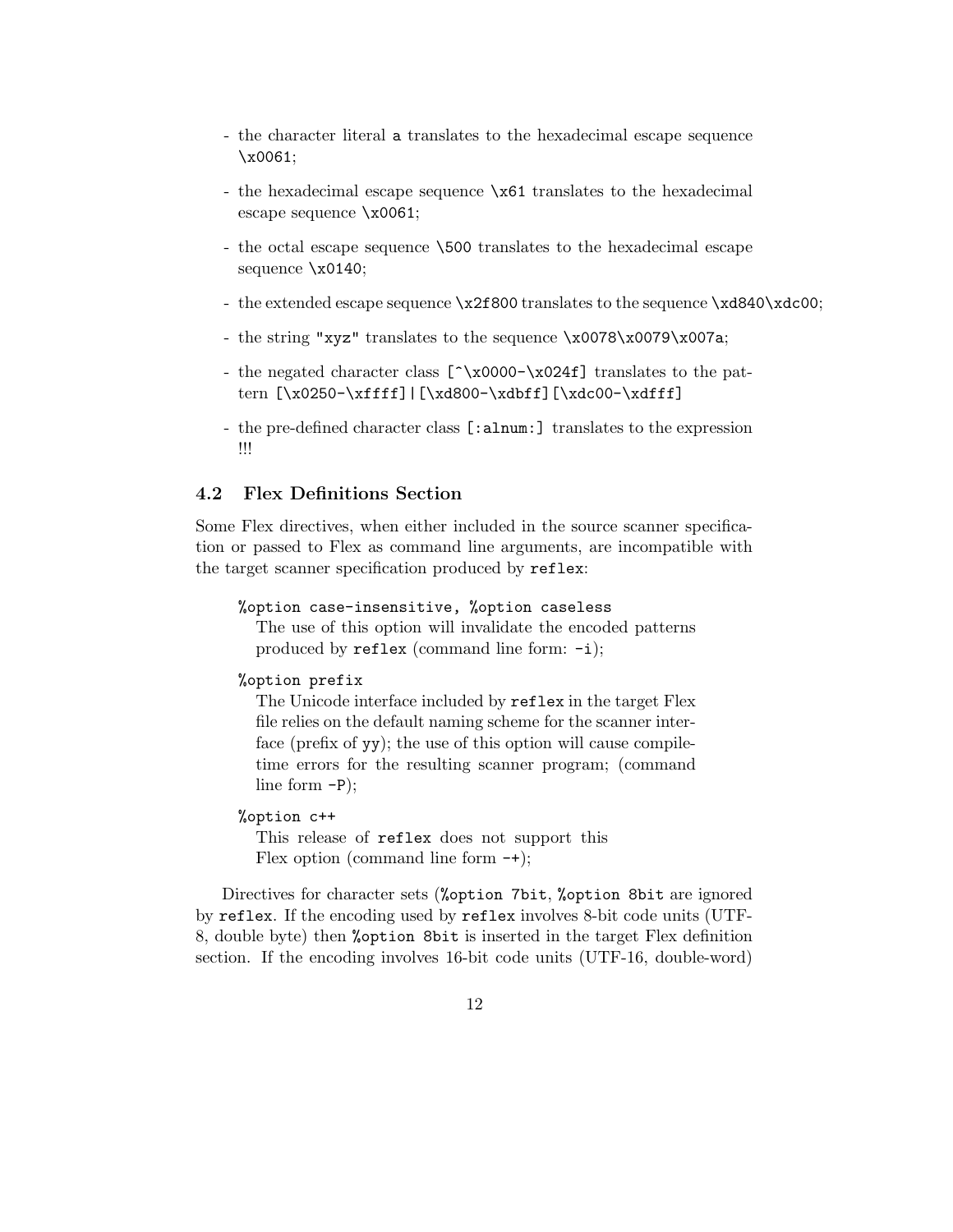then no character-set option is inserted, and the target Flex file must be run using the 16-bit Flex patch.

reflex translates the regular expression part of each name definition in the Flex source file as described in section 4.1. Start conditions and user code sections are simply passed through the translation.

### 4.3 Flex Rules Section

reflex translates the pattern part of each rule in the Flex source file as described in section 4.1.

As for JFlex, under the UTF-16 encodings reflex adds a simple rule for scanning past the byte-order mark. In the big-endian case the rule is

 $\setminus$ xfeff {;}

and for the little-endian case it is simply:

 $\chi$ fffe {;}

### 4.4 Flex User Code Section

If a user code section is present in the source Flex file, then it is passed on through to the target Flex file. If reflex is run under options -u8bit, -u16bit or no -u option at all, then additional code is inserted into the user code section in the target Flex file (if the source Flex file does not have a user class section, then under these options one is introduced in the target file). The -usuppress option causes the additional code to be omitted from the target file's user code section.

The code added by reflex to the code section implements an encodingspecific Unicode version of a subset of the existing Flex scanner interface. Within actions in the target Flex file, the Unicode interface provides an interpretation of the low-level code-unit strings as higher-level Unicode sequences. The interface consists of the following methods:

• int[] yyUtext()

Similar to Flex's global variable yytext, yyUtext() represents the portion of the input text currently matched by the scanner. However, in the target scanner, where yytext represents a string of code units from the target encoding, yyUtext() returns an integer array representing the encoding-specific interpretation of the code-unit string as a sequence of higher-level Unicode codepoints.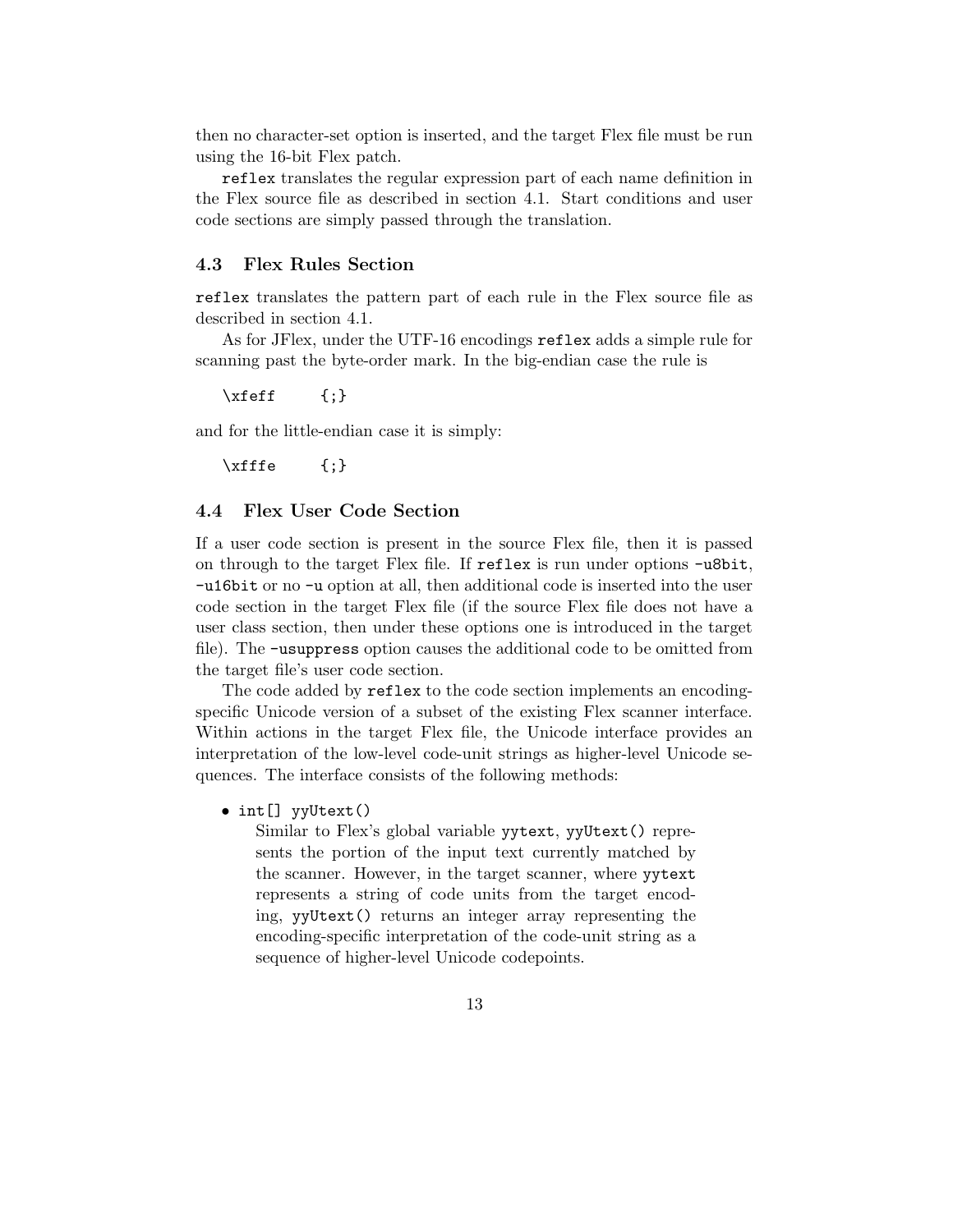• int yyUleng()

This method is the Unicode analogue to Flex's global variable yyleng. The integer returned reprsents the number of Unicode characters given by the interpretation of the currently matched input text region as a sequence of Unicode codepoints.

• void yyUless(int num)

Similar to Flex's yyless(int) method, yyUless(int num) pushes the number of code units corresponding to all but the first num Unicode codepoints back onto the input stream.

# 5 Example

In this section we'll consider the translation of a JFlex scanner specification. The corresponding example for Flex can be found in Appendix B.

Condsider the following JFlex scanner specification  $1$  for a subset of XML ([1]) tokens ('start-tag', 'end-tag', 'space', 'whitespace', 'text, 'string', 'doctype-definition', 'processing-instruction' and 'entity'): )

```
1 %%
2 %public
3 %standalone
4 %{
5 public void print_token(String name, String lexeme){
6 System.out.print(name + "\t" + lexeme + "\n");
7 }
8 public void print_token(String name){
9 System.out.print(name + "\n");
10 }
11 %}
12 underscore = \u0005F13 colon = \u0003A14 dot = \u0002E15 dash = \u0002D16 NAMESTART = \{colon\| \x41-\x5a\x61-\x7a\} | \xC0-\xD6 \} |17 [\xD8-\xF6]|[\u0F8-\u2FF]|[\u370-\u37D]|[\u37F-\u1FFF]| \
18 [\u200C-\u200D]|[\u2070-\u218F]|[\u2C00-\u2FEF]| \
19 [\u3001-\uDTFF] | [\uF900-\uFDCF] | [\uFDF0-\uFFFD] | \20 [\u10000-\uEFFFF]
21 NAMECHAR = \{NAMESTART}\ \{dash\} \{dot\} [0-9] \xB7 \{ \u0300-\u036F \}22 [\u203F-\u2040]
```
<sup>1</sup>For formatting purposes, we use the  $\langle \rangle$  character to indicate wrapped lines.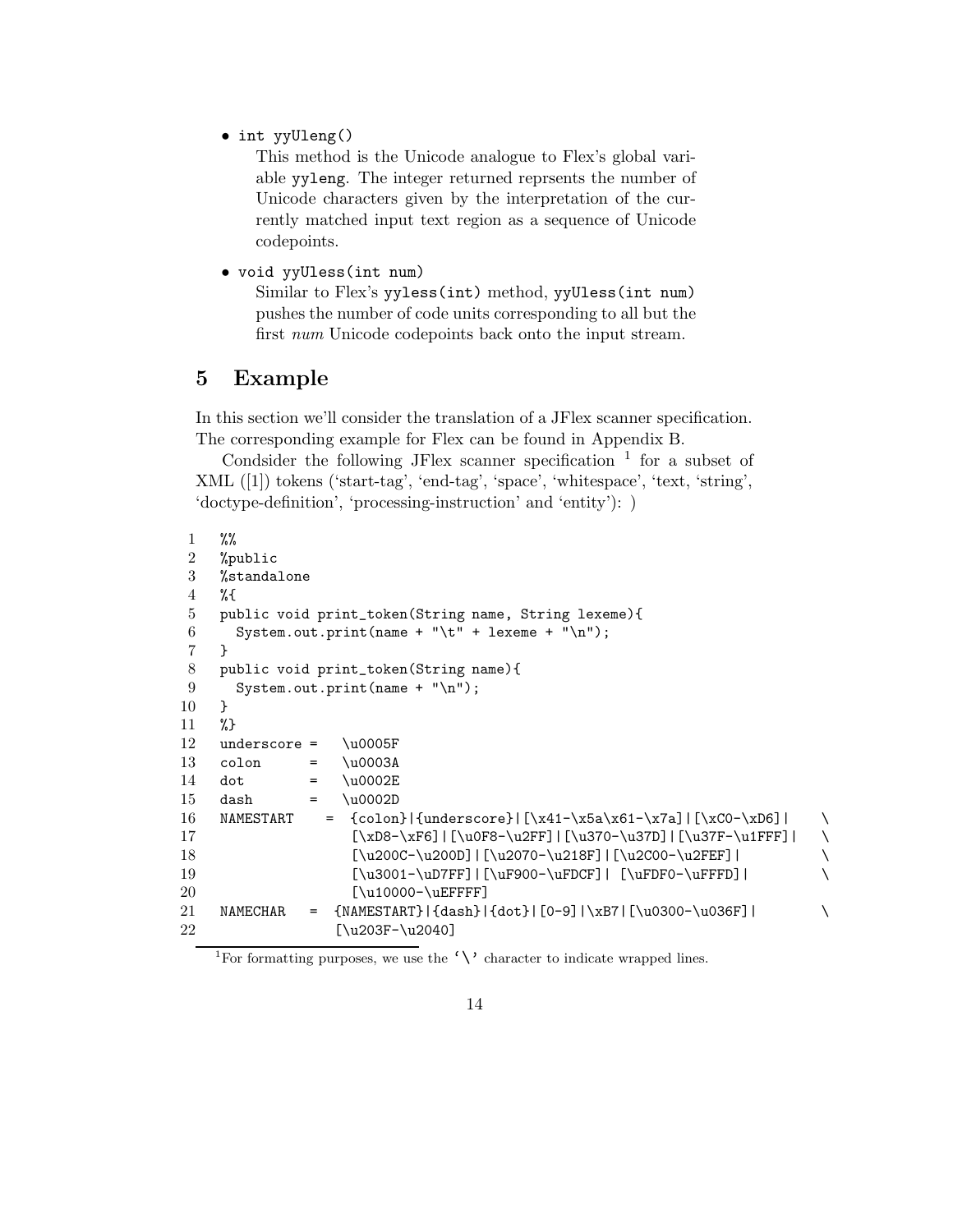```
23 NAME = {NAMESTART}{NAMECHAR}*
24 WS = [\x20 \x9 \xD \xA]+25 %xstate IN_START_TAG IN_END_TAG IN_DTD IN_PI
26 %%
27 "<!" {
28 print_token("DTD");
29 yybegin(IN_DTD);
30 }
31 "<?" {
32 print_token("PI");
33 yybegin(IN_PI);
34 }
35 "<"{NAME} {
36 print_token("START_TAG", yytext().substring(1));
37 yybegin(IN_START_TAG);
38 }
39 "</"{NAME} {
40 print_token("END_TAG", yytext().substring(2));
41 yybegin(IN_END_TAG);
42 }
43 {WS}+ {print_token("WHITESPACE");}
44 [^{\ltimes}\ \'\"\\= \t\n\r\f]+ {print_token("TEXT" + yytext());}
45
46 "&"(\#?[a-zA-Z0-9]+)";" {print_token("ENTITY");}
47 .|\n {;}
48
49 <IN_START_TAG>{
50 \quad \backslash \text{'}[\ulcorner \backslash \text{'}] + \backslash \text{'} \mid \backslash \text{''}[\ulcorner \backslash \text{''}] + \backslash \text{''} {print_token("STRING",
51 yytext().substring(1,yylength()-1));}
52 "=" {print_token("EQUALS");}
53 [ \n] + {print_token("SPACE"); }
54 [^{\ltimes}\&\'}\&\= \t\trian{\min}\to\mathbb{P} {\min}\to{\min}\ {\max}\ , yytext());
55 ">"|"/>" {yybegin(YYINITIAL);}
56 }
57
58 <IN_PI>{
59 ">" {yybegin(YYINITIAL);}
60 . \{;\}61 }
62
63 <IN_END_TAG>{
64 ">" {yybegin(YYINITIAL);}
65 . {System.out.println("Unexpected character in end tag.");}
66 }
67
```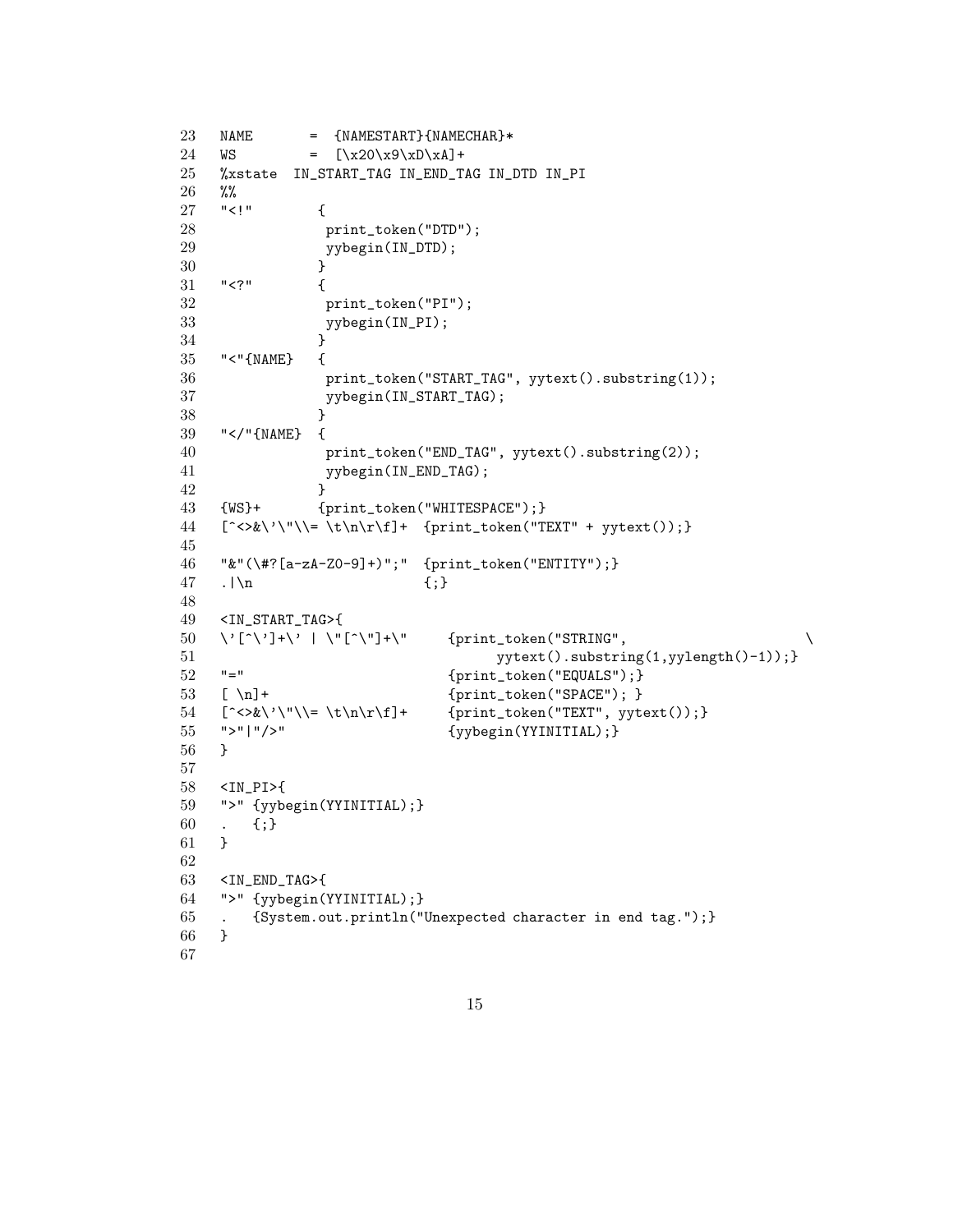```
68 <IN_DTD>{
69 ">" {yybegin(YYINITIAL);}
70 . {;}
71 }
```
Line 20 illustrates the use of the extended unicode escape sequence. Assuming the name of the file is 'SimpleXML.jflex', if we wish to generate

an equivalent 16-bit JFlex scanner specification using the UTF-16 big-endian encoding, we run reflex using

java lext.Main -sjflex -eutf16be SimpleXML.jflex SimpleXML-UTF16BE.jflex,

which results in the file 'SimpleXML-UTF16BE.jflex', containing the following JFlex specification:

```
1 import java.util.Vector;
2 %%
3 %public
4 %standalone
5 %{
6 public void print_token(String name, String lexeme){
7 System.out.print(name + "\t" + lexeme + "\n");
8 }
9 public void print_token(String name){
10 System.out.print(name + "\n");
11 }
12
13 private int[] yyUtext(){
14 String token = yytext();
15 Vector scalars= new Vector();
16 int c;
17 for(int i=0; i<token.length(); i++){
18 c = (int)(token.charAt(i));
19 //Single 16-bit word :
20 if( (c >= 0x0000 && c < 0xd800) || (c > 0xdfff && c <= 0xffff) ){
21 scalars.add(new Integer(decode16BitUTF16BEChar( \
22 token.substring(i, i+1).toCharArray())));
23 }
24 //Surrogate pair (here two 16-bit words):
25 else if ( c >= 0xd800 && c <= 0xdbff ){
26 scalars.add(new Integer(decode16BitUTF16BEChar( \
27 token.substring(i, i+2).toCharArray())));
28 i+=1;
29 }
```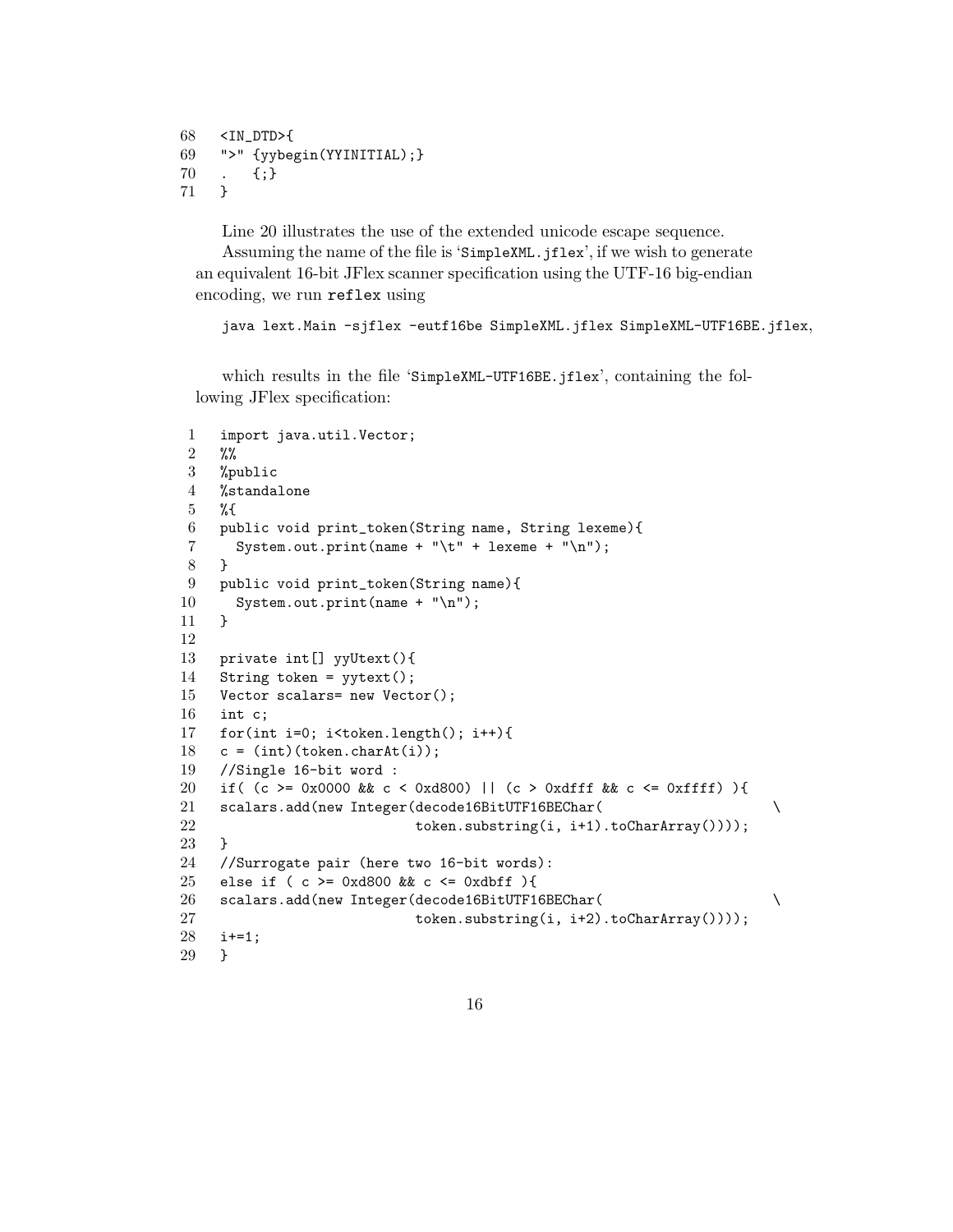```
30 }
31 int[] result = new int[scalars.size()];
32 for(int i=0; i<scalars.size();i++)
33 result[i]=((Integer)scalars.elementAt(i)).intValue();
34 return result;
35 }
36 private int yyUlength() {
37 return yyUtext().length;
38 }
39 private int yyUcharat(int pos){
40 int[] t = yyUtext();
41 if(pos>=0 && pos < t.length)
42 return t[pos];
43 else return -1;
44 }
45 private void yyUpushback(int number){
46 int[] t = yyUtext();
47 int count=0, uscalar;
48 for(int i=0;i<number;i++){
49 uscalar=t[i];
50 if(uscalar>=0x0 && uscalar<=0xffff)
51 count+=1;
52 else if(uscalar>0xffff && uscalar<=0x10ffff)
53 count+=2;
54 }
55 yypushback(count);
56 }
57 private int decode16BitUTF16BEChar(char[] utf16bechar){
58 //single word:
59 if(utf16bechar.length==1)
60 return (int)utf16bechar[0];
61 //surrogate pair:
62 else if(utf16bechar.length==2){
63 int y5, p4;
64 p4 = (int)((utf16bechar[0] & 0x03c0)>>>6);
65 y5 = p4+1;66 return y5<<16 | (utf16bechar[0] & 0x003f)<<10 | \
67 (utf16bechar[1] & 0x03ff);
68 }else return -1;
69 }
70 %}
71 underscore = \u005f
72 colon = \u003a73 dot = \u002e
74 dash = \u002d
```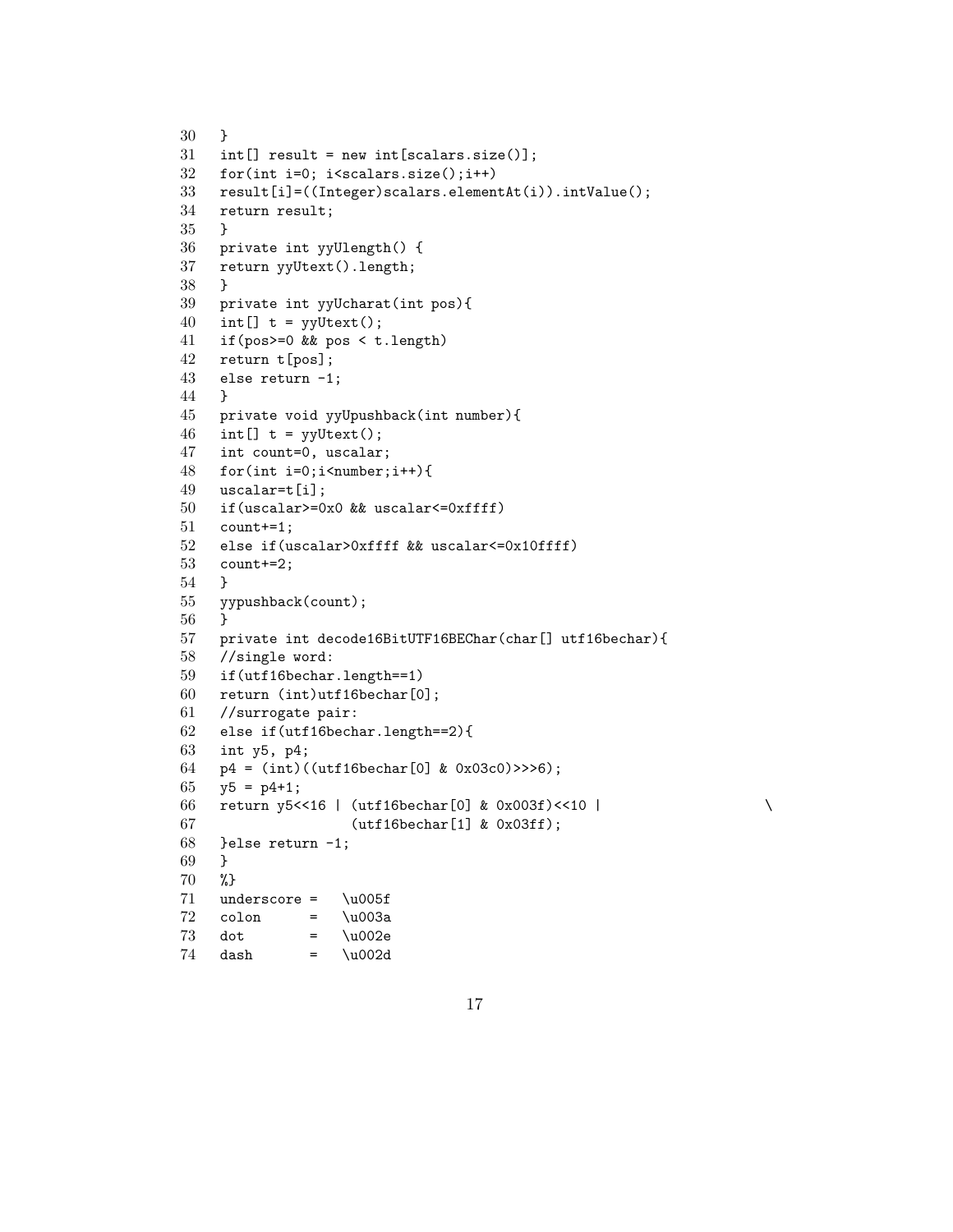NAMESTART = {colon}|{underscore}|[\u0041-\u005a]|  $\qquad \qquad \qquad$  [\u0061-\u007a]|[\u00c0-\u00d6]| \ [\u00d8-\u00f6]|[\u00f8-\u02ff]| \ [\u0370-\u037d]|[\u037f-\u1fff]| \ [\u200c-\u200d]|[\u2070-\u218f]| \ [\u2c00-\u2fef]|[\u3001-\ud7ff]| \ [\uf900-\ufdcf]|[\ufdf0-\ufffd]|  $\qquad$   $\ud800[\udc00-\udff]$  [\ud801-\udb7e][\udc00-\udfff]|  $\qquad$   $\udb7f[\udc00-\udff]$  NAMECHAR =  $\{NANESTART}\$  $\{dash\}$  $\{dot\}$ | $\{u0030-\u0039$ ]| \ \u00b7|[\u0300-\u036f]|[\u203f-\u2040] 87 NAME =  $\{NAMESTART\}((\{NAMECTAR\})*)$  WS =  $(\u0020|\u0009|\u000d|\u000a)+$  %xstate IN\_START\_TAG IN\_END\_TAG IN\_DTD IN\_PI %16bit %% 92 \ufeff  ${;}$  \u003c\u0021 { **print\_token("DTD")**; 95 yybegin(IN\_DTD); } 97 \u003c\u003f { **print\_token("PI")**; 99 yybegin(IN\_PI); } 101 \u003c({NAME}) { 102 print\_token("START\_TAG", yytext().substring(1)); 103 yybegin(IN\_START\_TAG); } 105 \u003c\u002f({NAME}) { **print\_token("END\_TAG", yytext().substring(2));** 107 yybegin(IN\_END\_TAG); } 109 ({WS})+ {print\_token("WHITESPACE");} ([\u0000-\u0008]|\u000b|[\u000e-\u001f]|\u0021|[\u0023-\u0025]| \ [\u0028-\u003b]|[\u003f-\u005b]|[\u005d-\uffff]| \ [\ud800-\udbff][\udc00-\udfff])+ {print\_token("TEXT" + yytext());}  $114 \quad \u0026 ((\u0023)?(([\u0061-\u007a)][\u0041-\u005a]] \$  [\u0030-\u0039])+))(\u003b)) {print\_token("ENTITY");} [\u0000-\u0009]|[\u000b-\uffff]| \ 117  $[\ldots]_{\ud800-\udbf}$ ][\udc00-\udfff]|\u000a {;} <IN\_START\_TAG>{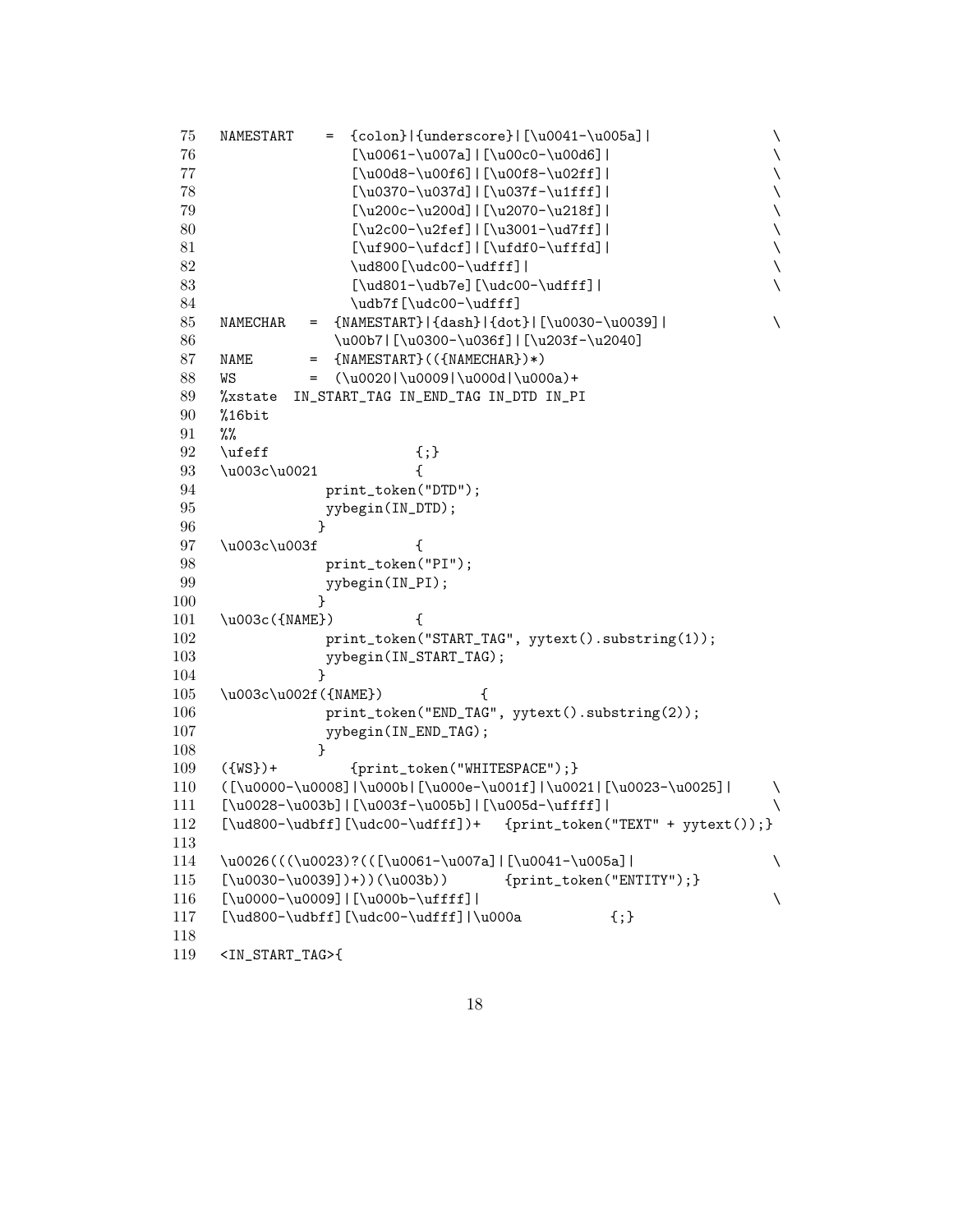```
120 \u0027(([\u0000-\u0026]|[\u0028-\uffff]| \
    [\ldots] {\label{1} $$122 \u0022(([\u0000-\u0021]|[\u0023-\uffff]| \
123 [\ud800-\udbff][\udc00-\udfff])+(\u0022)) \
124 {print_token("STRING", yytext().substring(1,yylength()-1));}
125 \u003d {print_token("EQUALS"); }
126 (\u0020|\u000a)+ {print_token("SPACE"); }
127 ([\u0000-\u0008]|\u000b|[\u000e-\u001f]|\u0021|[\u0023-\u0025]| \
128 [\u0028-\u003b]|[\u003f-\u005b]|[\u005d-\uffff]| \
129 [\ud800-\udbff][\udc00-\udfff])+ {print_token("TEXT", yytext());}
130 \u003e|\u002f\u003e {yybegin(YYINITIAL);}
131 }
132
133 <IN_PI>{
134 \u003e {yybegin(YYINITIAL);}
135 [\u0000-\u0009]|[\u000b-\uffff]|[\ud800-\udbff][\udc00-\udfff] \
136 {;}
137 }
138
139 <IN_END_TAG>{
140 \u003e {yybegin(YYINITIAL);}
141 [\u0000-\u0009]|[\u000b-\uffff]|[\ud800-\udbff][\udc00-\udfff] \
142 {System.out.println("Unexpected character in end tag.");}
143 }
144
145 <IN_DTD>{
146 \u003e {yybegin(YYINITIAL);}
147 [\u0000-\u0009]|[\u000b-\uffff]|[\ud800-\udbff][\udc00-\udfff] \
148 {;}
149 }
```
From the resulting listing, the following observations can be made:

- Line 1: contains the import statement added by reflex;
- Lines 6 12: contain the original user class code;
- Lines 13 69: contain the Unicode interface introduced by reflex;
- Lines 71 88: contain the transformed macro definitions;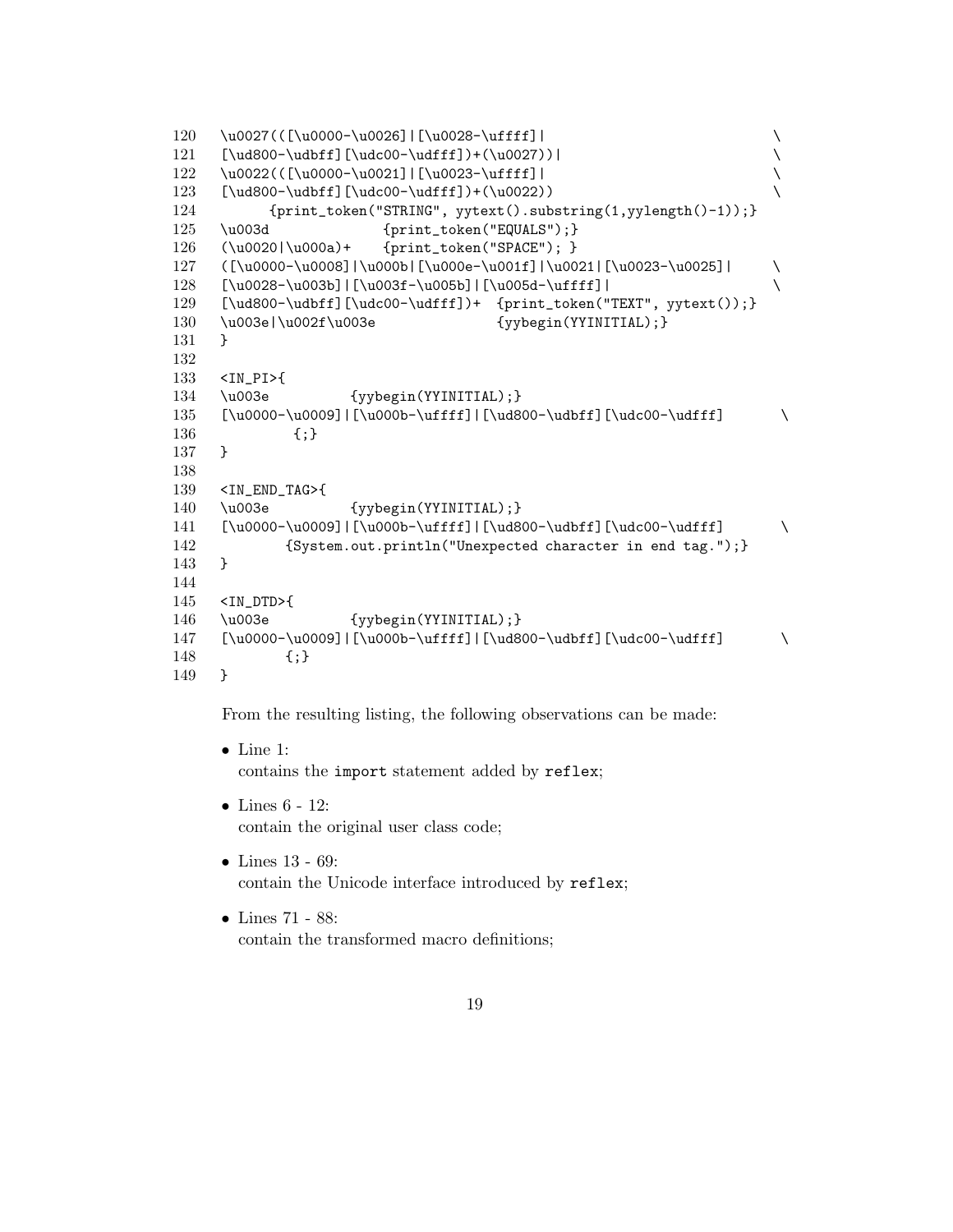• Line 90:

contains the character set option for the target 16-bit input alphabet;

- $\bullet$  Line 92: contains the rule inserted by reflex for scanning past the byte order mark;
- Lines 93 147: contain the original rules, with transformed patterns;

#### 5.1 Running the Target Scanner

Running the above target of reflex through JFlex using

jflex SimpleXML-UTF16BE.jflex

gives the Java source code specification, Yylex.java, of the corresponding scanner program which, when compiled gives the class Yylex. The constructor methods for this class (and the main method included in the class under JFlex's 'standalone' option) use the FileReader and InputStreamReader objects from Java's Reader class hierarchy to set up the scanner program for consuming input files as text files. These objects perform internal translation of the bytes in their corresponding input file to Unicode characters under the platform's default encoding. However, the scanners we are generating use an explicit representation of encoded Unicode characters, and so require direct access to the bytes in the encoded input file to be scanned. That is, we need to scan the input file as a *binary stream* rather than as a *text file.* As discussed in [4], this is accomplished by using a custom InputStreamReader class in which no byte translation is performed. An example of such a class is the StraightStreamReader class, included in the examples/binary/ directory of the JFlex distribution, which consumes its associated input file byte-by-byte. It is a straightforward exercise to construct a subclass of the StraightStreamReader class that consumes an input file two bytes at a time (as we need in the case of the 16-bit encodings).

Once we have a custom InputStreamReader class, say

' 16BitStraightStreamReader', capable of reading two bytes at a time, we can run the scanner program using a simple application class such as that resulting from the following source code:

```
1 import java.io.*;
2 public class runJflexExample {
3
4 public static void main(String argv[]) {
```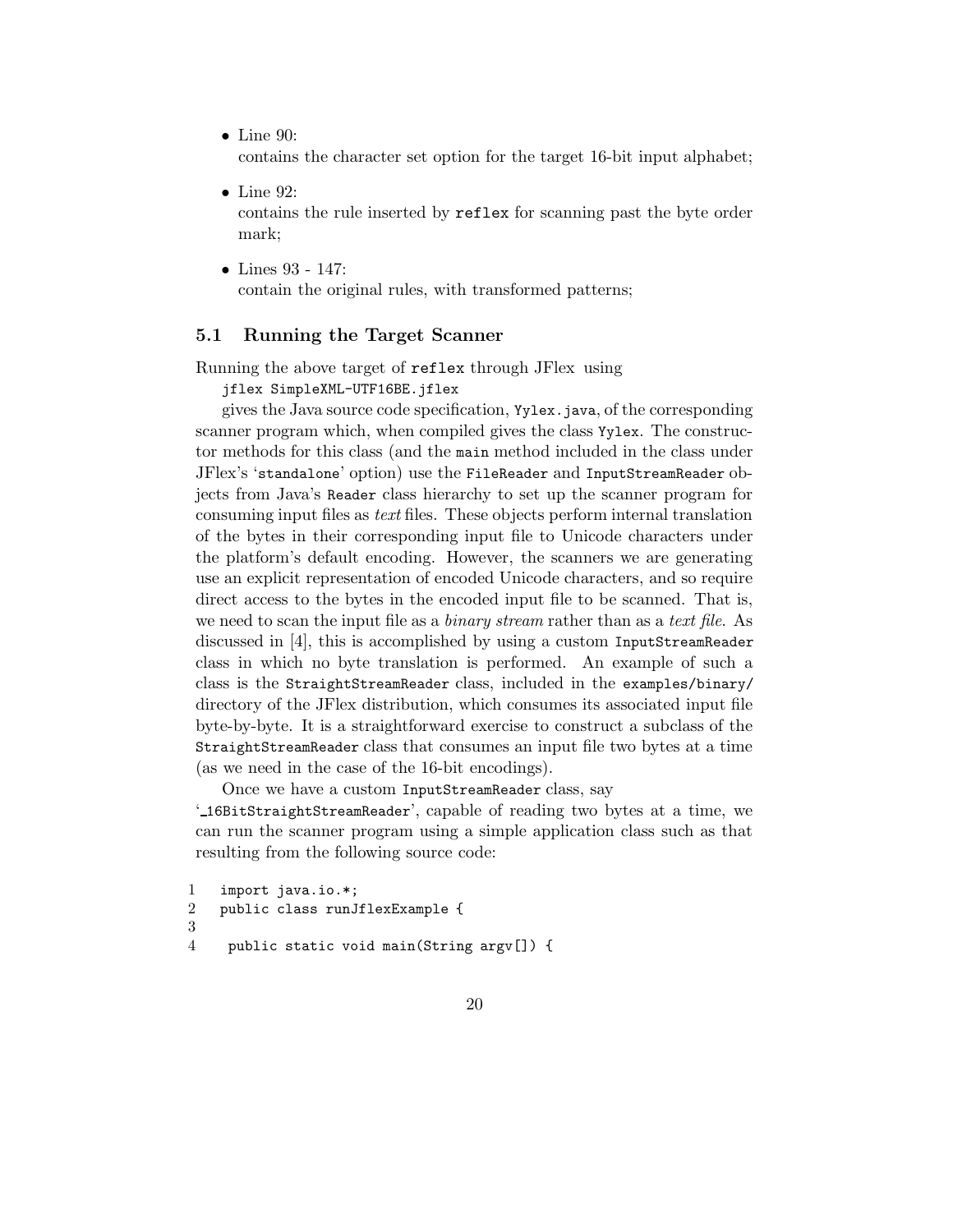```
5 try {
6 Yylex scanner = new Yylex(
7 new _16BitStraightStreamReader( \setminus8 new FileInputStream(argv[0])) );
9 scanner.yylex();
10 }
11 catch (java.io.IOException e) {
12 System.out.println("IO error scanning file.");
13 System.out.println(e);
14 }
15 catch (Exception e) {
16 System.out.println("Unexpected exception:");
17 e.printStackTrace();
18 }
19 }
20
21 }
```
For sample input and output files corresponding to running this application, see Appendix sections A.1 and A.2, respectively.

The input file to the scanner must be encoded using the same encoding as that used by reflex to generate the target scanner. It is a straightforward exercise to implement a program which converts between various file formats.

## 5.2 Dual-Processing a Scanner Specification

If it is desired to generate a scanner over an 8-bit rather than a 16-bit input alphabet (e.g. to result in the smallest possible scanner tables) and furthermore the target encoding for reflex uses 16-bit code units (UTF-16 and double-word), then a scanner specification can be dual-processed by reflex. For example, the JFlex scanner specification for XML tokens presented earlier in this section be processed twice by reflex to result in an 8-bit scanner specification for UTF-16 encoded patterns. This is accomplished using the following two runs of reflex:

```
java lext.Main -sjflex -eutf16be \
              -u8bit SimpleXML-UTF16BE.jflex SimpleXML-UTF16BE.jflex
```
followed by:

```
java lext.Main -sjflex -edbyte
              -usuppress SimpleXML-UTF16BE.jflex SimpleXML-UTF16BE-8BIT.jflex
```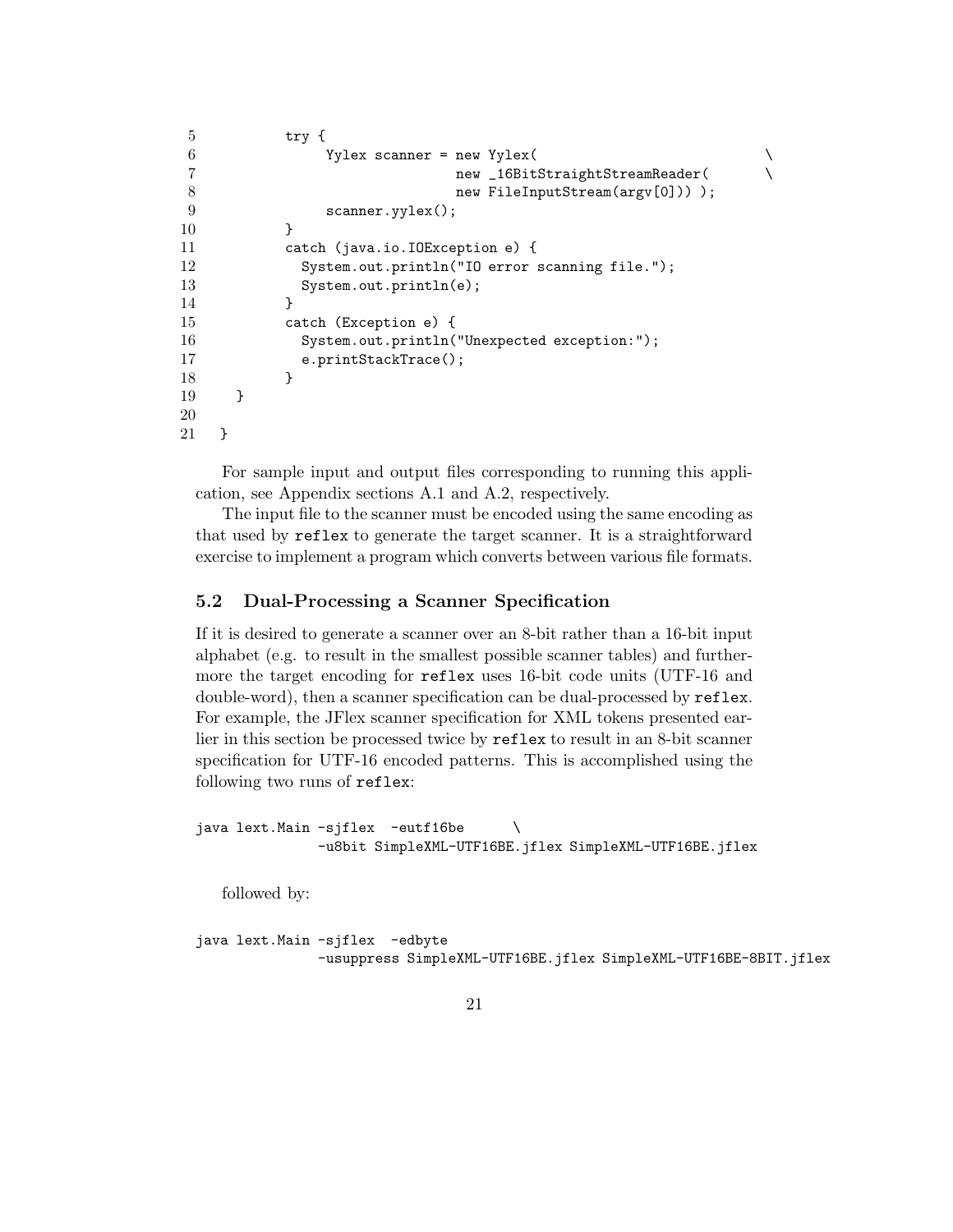The resulting scanner is then run using a byte-wise custom InputStreamReader class, as in the previous section.

# 6 Conclusion

The major effort required to introduce Unicode support in scanner-specification languages by way of a total overhaul, preceded by the major delay required for updated support in the underlying programming language, can be avoided by instead considering low-level token recognition, as we have shown in this report.

We have described an original tool, reflex, for transforming scannerspecifications for patterns over the Unicode input alphabet into equivalent scanner specifications for patterns over 8- or 16-bit input alphabets. The patterns in the latter represent the low-level code unit sequences corresponding to an encoding of the former. A suitably encoded source file containing Unicode can be consumed by a scanner generated by a target of reflex and broken into a stream of Unicode tokens.

## References

- [1] Extensible Markup Language (XML) 1.1. T. Bray et al. (Eds.). April 2004. http://www.w3.org/TR/2004/REC-xml11-20040204/
- [2] Flex, version 2.5 A fast scanner generator. Vern Paxson. Edition 2.5, March 1995. http://jflex.de
- [3] Flex 2.5.4a Unicode Patch. James Laugh, http://software.decisionsoft.com/software/flex-2.5.4a-unicode-patch
- [4] JFlex User's Manual. Gerwin Klein, http://jflex.de/manual.html
- [5] Lex A Lexical Analyzer Generator. M.E. Lesk. Comp. Sci. Tech. Rep. No. 39. Bell Laboratories, October 1975.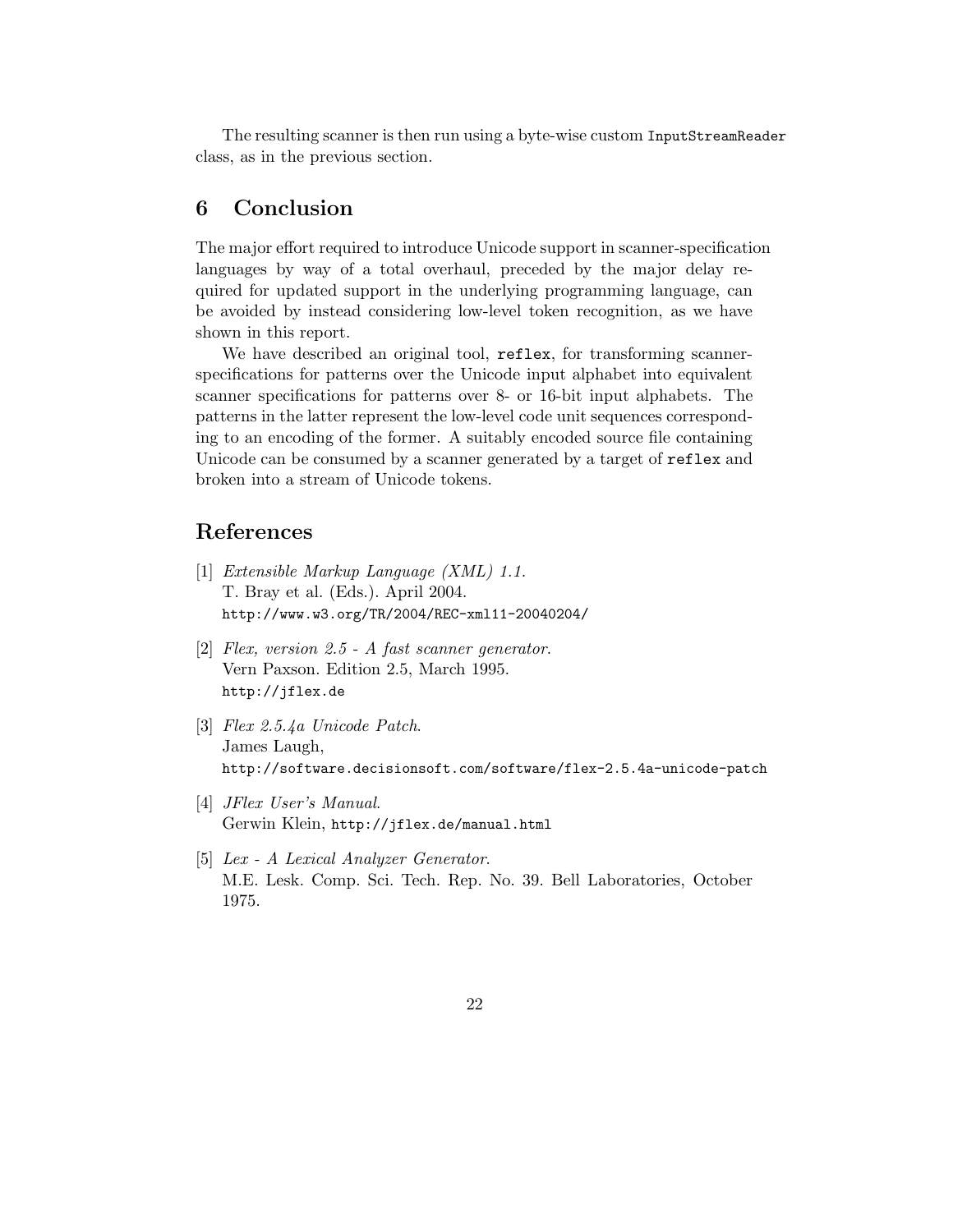[6] The Unicode Standard Version 4.0. The Unicode Consortium, Addison-Wesley, 2003. http://www.unicode.org

# A JFlex Example Cont'd

## A.1 Input File

```
1 <?xml version="1.0" ?>
 2 <project name="LEXT" default="buildLext" basedir=".">
 3
 4 <property name="srcdir" value="src"/>
 5 <property name="builddir" value="build"/>
 6 <property name="classdir" value="${builddir}"/>
 7
 8 <path id="project.classpath">
9 <pathelement path="${classdir}" />
10 \times /path11
12 <target name="buildLext">
13 <javac srcdir="${builddir}" destdir="${classdir}"
14 debug="on" optimize="off" deprecation="on">
15 <classpath refid="project.classpath"/>
16 </javac>
17 </target>
18
19 </project>
```
## A.2 Scanner Output

| 1              | PT           |           |         |
|----------------|--------------|-----------|---------|
| $\overline{2}$ | WHITESPACE   |           |         |
| 3              | START TAG    |           | project |
| 4              | <b>SPACE</b> |           |         |
| 5              | <b>TFXT</b>  | name      |         |
| 6              | EQUALS       |           |         |
| 7              | STRING       | LEXT      |         |
| 8              | SPACE.       |           |         |
| 9              | TF.XT        | default   |         |
| 10             | EQUALS       |           |         |
| 11             | STRING       | buildLext |         |
| 12             | SPACE.       |           |         |
| 13             | TF.XT        | basedir   |         |
| 14             | EQUALS       |           |         |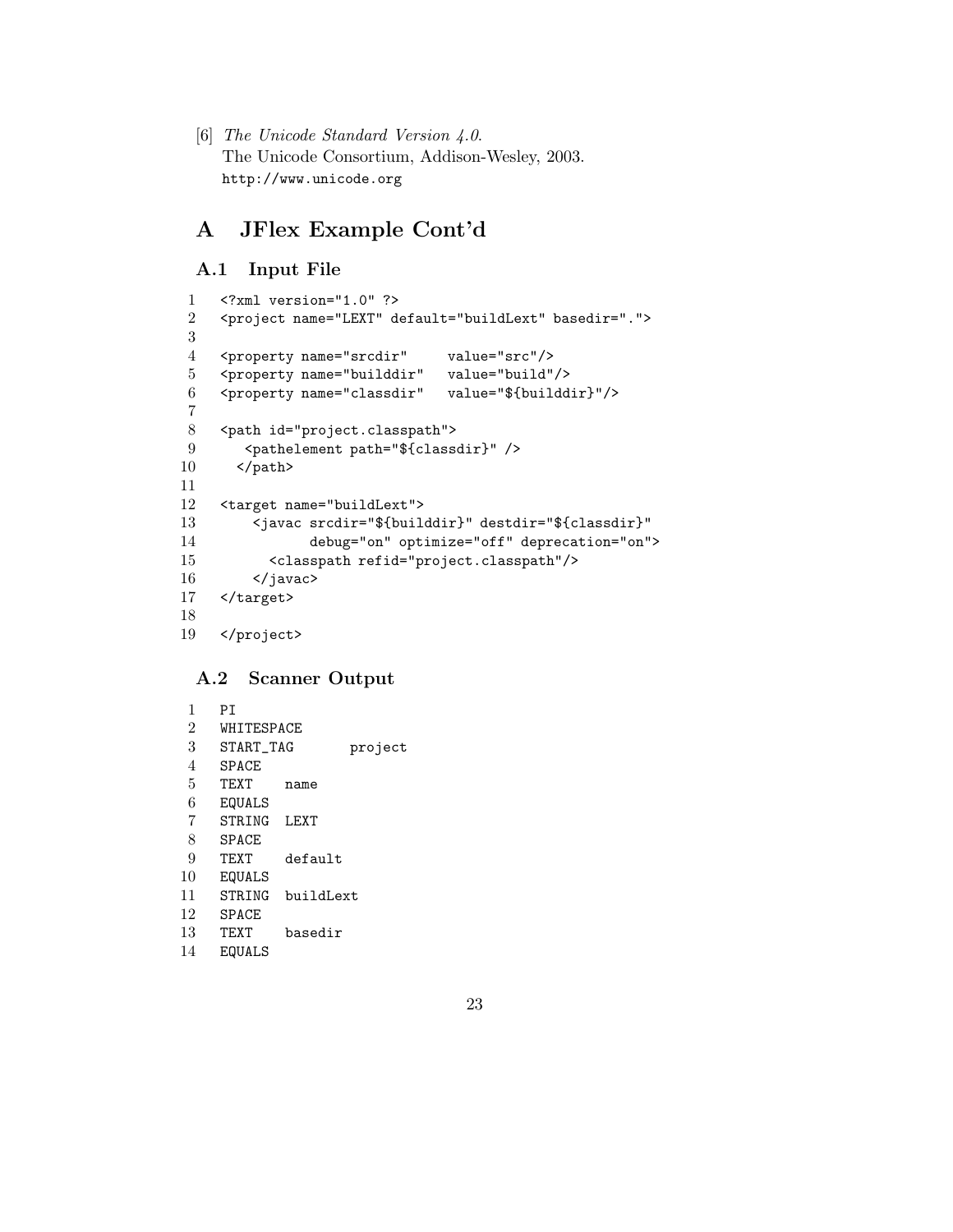| 15              | STRING           |                     |                   |
|-----------------|------------------|---------------------|-------------------|
| $16\,$          | WHITESPACE       |                     |                   |
| 17 <sup>1</sup> | START_TAG        |                     | property          |
| 18              | SPACE            |                     |                   |
| 19              | TEXT             | name                |                   |
| 20              | EQUALS           |                     |                   |
| 21              | STRING           | srcdir              |                   |
| 22              | <b>SPACE</b>     |                     |                   |
| 23              | TEXT             | value               |                   |
| 24              | EQUALS           |                     |                   |
| 25              | STRING           | src                 |                   |
| 26              | WHITESPACE       |                     |                   |
| 27              | START_TAG        |                     | property          |
| 28              | SPACE            |                     |                   |
| 29              | <b>TEXT</b>      | name                |                   |
| 30              | EQUALS           |                     |                   |
| 31              | STRING           | builddir            |                   |
| 32              | SPACE            |                     |                   |
| 33              | TEXT             | value               |                   |
| 34              | EQUALS           |                     |                   |
| 35              | STRING           | build               |                   |
| 36              | WHITESPACE       |                     |                   |
| 37              | START_TAG        |                     | property          |
| 38              | SPACE            |                     |                   |
| 39              | <b>TEXT</b>      | name                |                   |
| 40              | EQUALS           |                     |                   |
| 41              |                  | STRING classdir     |                   |
| 42              | <b>SPACE</b>     |                     |                   |
| 43              | TEXT             | value               |                   |
| 44              | EQUALS           |                     |                   |
| 45              |                  | STRING \${builddir} |                   |
| 46              | WHITESPACE       |                     |                   |
| 47              | START_TAG        |                     | path              |
| 48              | <b>SPACE</b>     |                     |                   |
| 49              | TEXT             | id                  |                   |
| 50              | EQUALS           |                     |                   |
| 51              | STRING           |                     | project.classpath |
| 52              | WHITESPACE       |                     |                   |
| 53              | START_TAG        |                     | pathelement       |
| 54              | SPACE            |                     |                   |
| 55              | TEXT             | path                |                   |
| 56              |                  |                     |                   |
|                 |                  |                     |                   |
|                 | EQUALS<br>STRING |                     |                   |
| $57\,$          | <b>SPACE</b>     | \${classdir}        |                   |
| 58<br>59        | WHITESPACE       |                     |                   |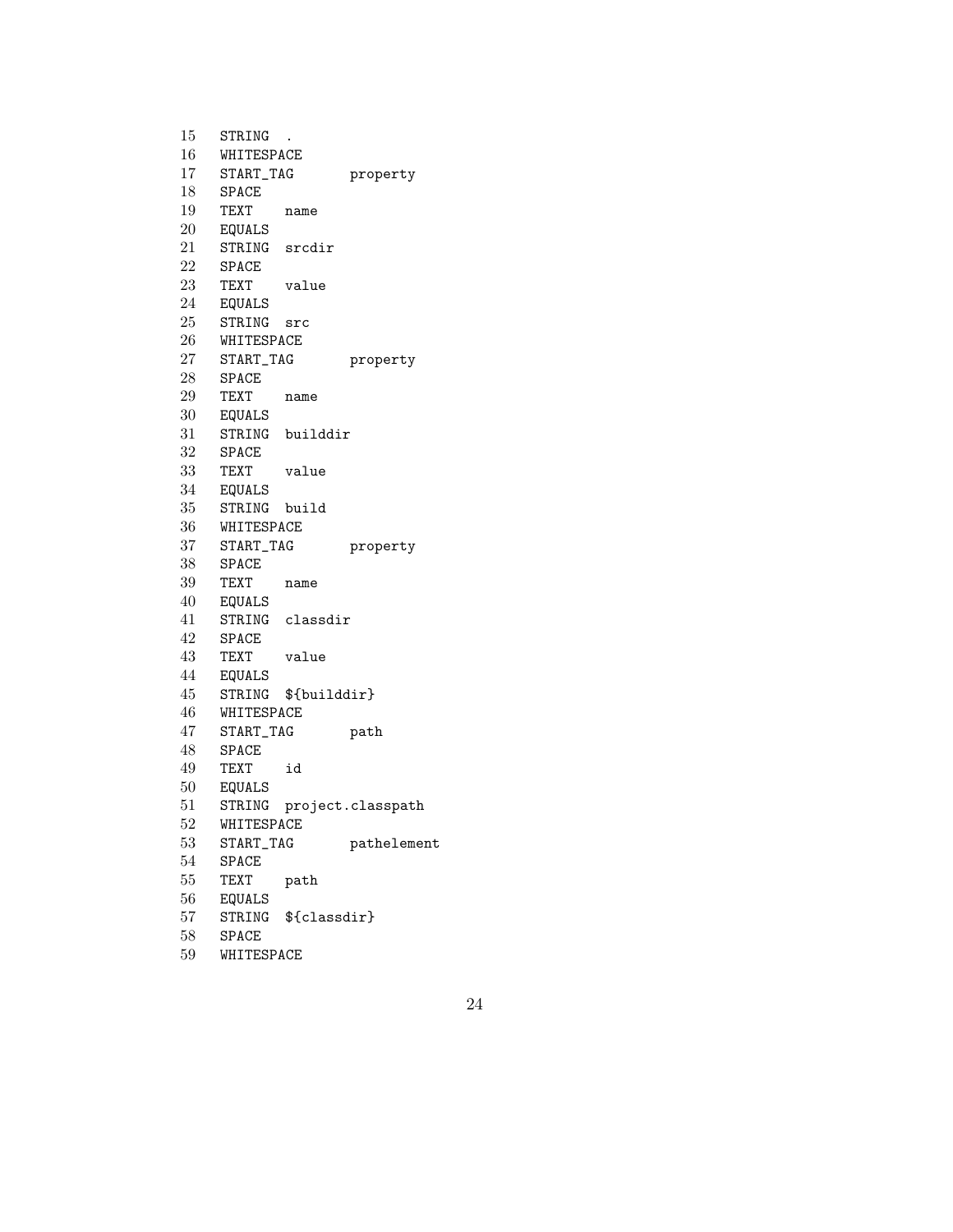| 60       | END_TAG path   |                  |                   |
|----------|----------------|------------------|-------------------|
| 61       | WHITESPACE     |                  |                   |
| 62       | START_TAG      |                  | target            |
| 63       | <b>SPACE</b>   |                  |                   |
| 64       | TEXT           | name             |                   |
| 65       | <b>EQUALS</b>  |                  |                   |
| 66       |                | STRING buildLext |                   |
| 67       | WHITESPACE     |                  |                   |
| 68       | START_TAG      |                  | javac             |
| 69       | SPACE          |                  |                   |
| 70       | TEXT           | srcdir           |                   |
| 71       | EQUALS         |                  |                   |
| 72       | STRING         | \${builddir}     |                   |
| 73       | SPACE          |                  |                   |
| 74       | TEXT           | destdir          |                   |
| 75       | EQUALS         |                  |                   |
| 76       | STRING         | \${classdir}     |                   |
| 77       | <b>SPACE</b>   |                  |                   |
| 78       | TEXT           | debug            |                   |
| 79       | EQUALS         |                  |                   |
| 80       | STRING         | on               |                   |
| 81       | <b>SPACE</b>   |                  |                   |
| 82       | TEXT           | optimize         |                   |
| 83       | EQUALS         |                  |                   |
| 84       | STRING         | off              |                   |
| 85       | <b>SPACE</b>   |                  |                   |
| 86.      | TEXT           | deprecation      |                   |
| 87       | EQUALS         |                  |                   |
| 88.      | STRING         | on               |                   |
| 89       | WHITESPACE     |                  |                   |
| 90       | START_TAG      |                  | classpath         |
| 91       | SPACE          |                  |                   |
| 92       | TEXT           | refid            |                   |
| 93       | EQUALS         |                  |                   |
| 94       | STRING         |                  | project.classpath |
| 95       | WHITESPACE     |                  |                   |
| 96       | END_TAG javac  |                  |                   |
| $\rm 97$ | WHITESPACE     |                  |                   |
| 98       | END_TAG target |                  |                   |
| 99       | WHITESPACE     |                  |                   |
| 100      |                | END_TAG project  |                   |
| 101      | WHITESPACE     |                  |                   |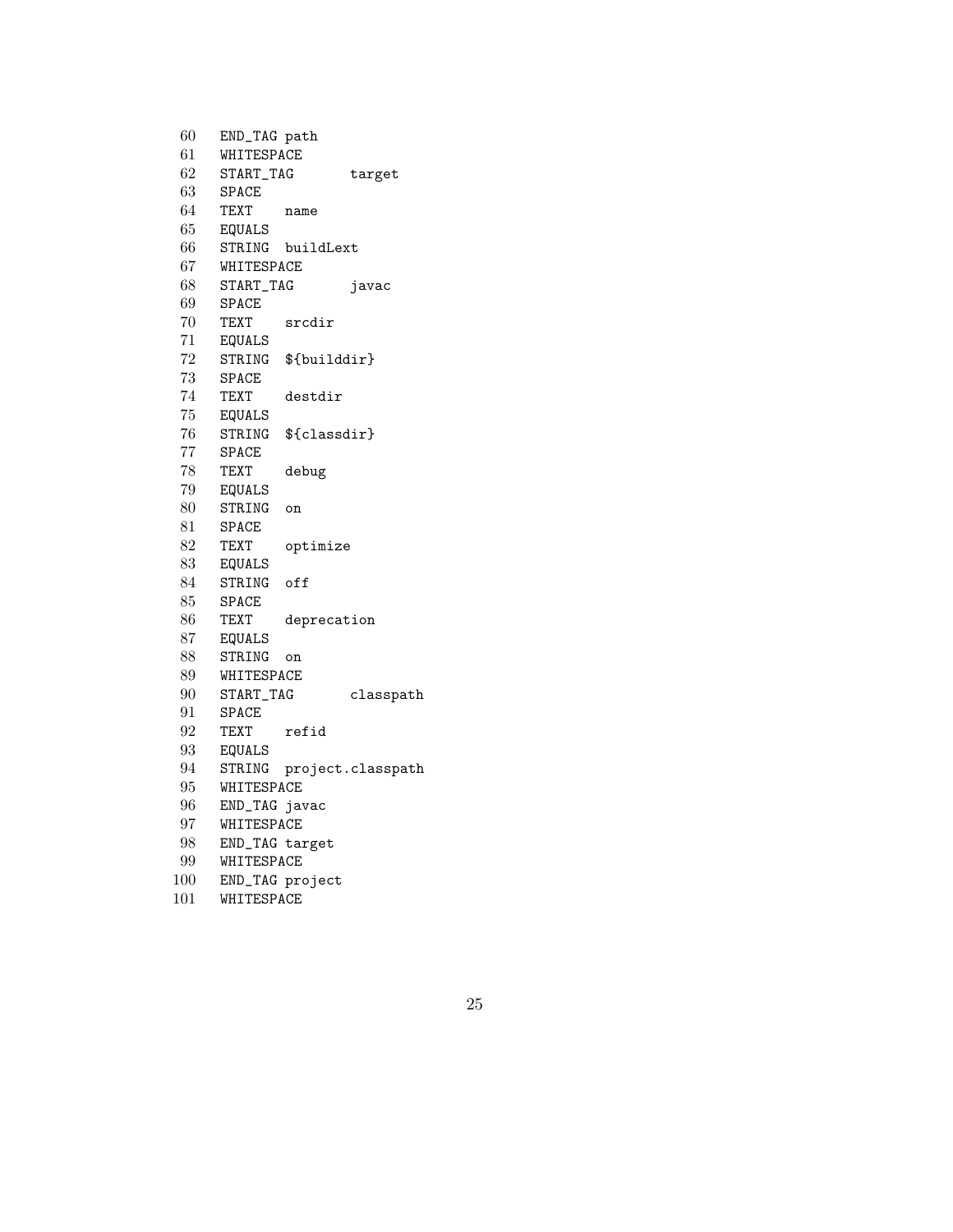# B Flex Example

The Flex example corresponding to the example given in section 5 is given is this section. Consider the following Flex listing:

```
1 %{
2 YY_CHAR *lexeme;
3 int i;
4
5 void print_token(char *type, YY_CHAR *lexeme, int len){
6 int i;
7 printf("%s\t\t", type);
8 for(i=0; i<len; i++){
9 printf("%c",lexeme[i]);
10 }
11 print(''\n');
12 }
13 YY_CHAR *get_lexeme(){
14 return memcpy(malloc(sizeof(YY_CHAR)*yyleng), \setminus15 yytext, sizeof(YY_CHAR)*yyleng);
16 }
17 %}
18 %option noyywrap
19 underscore \x0005F
20 colon \x0003A
21 dot \x0002E
22 dash \x0002D
23 NAMESTART {colon}{colon}|{underscore}|[\x41-\x5a\x61-\x7a]| \
24 [\xCO-\xDG] | [\xCO-\xPG] | [\xO8-\xC+ \x2FF] | [\x370-\x37D] | \25 [\x37F-\x1FFF]|[\x200C-\x200D]|[\x2070-\x218F]| \
26 [\x2C00-\x2FEF] | [\x3001-\xD7FF] | [\xF900-\xFDCF] | \xF900-\xFDCF]27 [\xFDF0-\xFFFD]|[\u10000-\uEFFFF]
28 NAMECHAR {NAMESTART}|{dash}|{dot}|[0-9]|\xB7|[\x0300-\x036F]| \
29 [\x203F-\x2040]30 NAME {NAMESTART}{NAMECHAR}*
31 WS [\x20\x9\xD\xA]+32 %x IN_START_TAG IN_END_TAG IN_DTD IN_PI
33 %%
34 "<!" \{35 print_token("DTD", NULL, 0);
36 BEGIN(IN_DTD);
37 }
38 "<?" {
39 print_token("PI", NULL, 0);
40 BEGIN(IN_PI);
```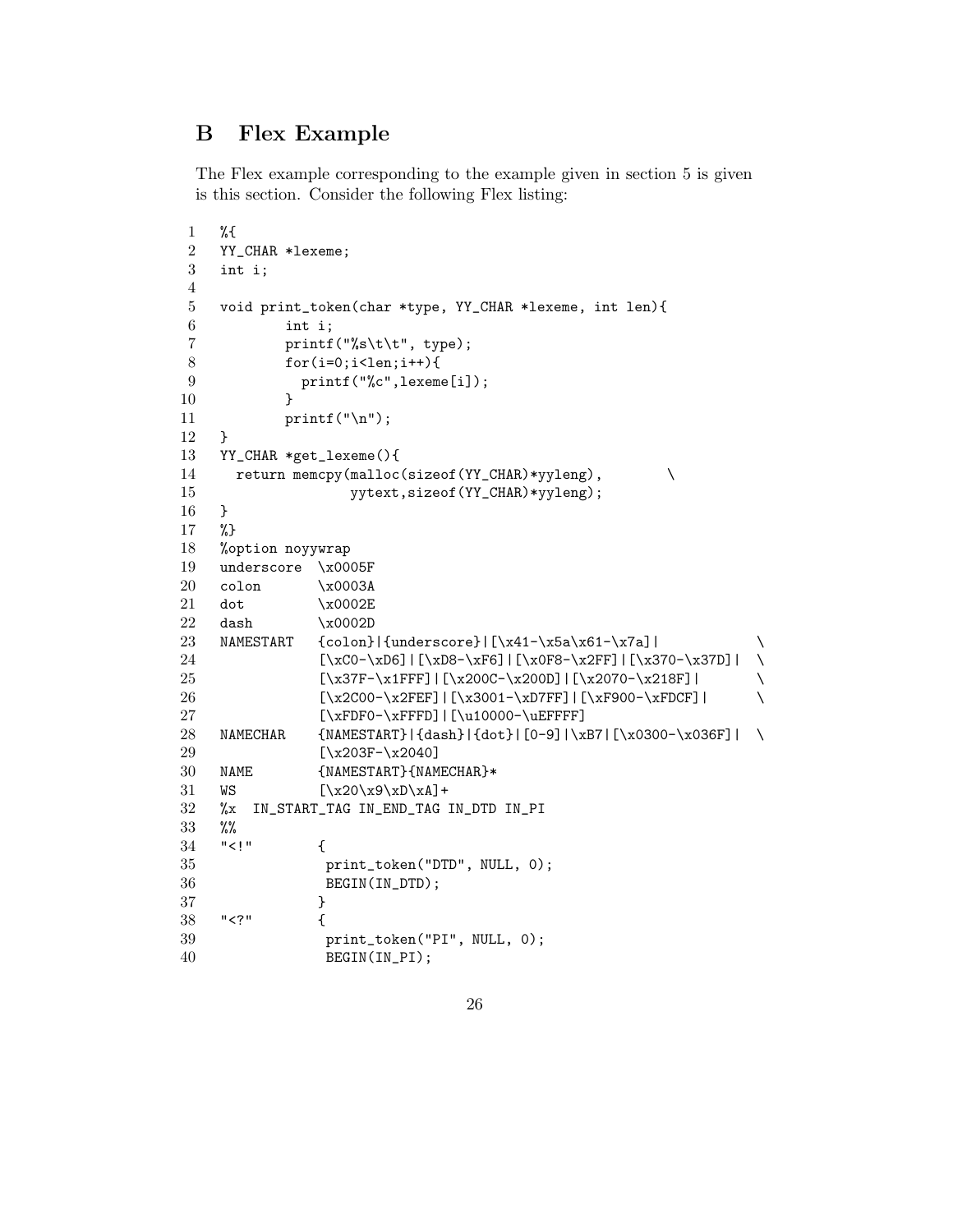```
41 }
42 "<"{NAME} {
43 lexeme = get_lexeme();
44 print_token("START_TAG", lexeme+1, yyleng-1);
45 free(lexeme);
46 BEGIN(IN_START_TAG);
47 }
48 "</"{NAME} {
49 lexeme=get_lexeme();
50 print_token("END_TAG", lexeme+2, yyleng-2);
51 free(lexeme);
52 BEGIN(IN_END_TAG);
53 }
54
55 {WS}+ {print_token("WHITESPACE", NULL, 0); }
56 [^{\ltimes}\\\' \\\le \t\ln\r\f]+ \{print\_token("TEXT", \tyyleng);\}57
58 "&"(\#?[a-zA-Z0-9]+)";" {print_token("ENTITY", NULL, 0);}
59 . |\n\ln {; }
60
61 <IN_START_TAG>{
62 "=" {print\_token("EQUALS", NULL, 0)};
63 [ \n]+ {print\_token("SPACE", NULL, 0)};
64 \'[^\']+\'|\"[^\"]+\" {
65 lexeme=get_lexeme();
66 print_token("STRING", lexeme+1,yyleng-2);
67 free(lexeme);
68 }
69 \quad [\text{>>&}\text{\\}\text{\\k$}+ \{print\_token("TEXT", yytext, yyleng);\}70 "/>"|">" {BEGIN(INITIAL);}
71 }
72
73 <IN_PI>{
74 ">" {BEGIN(INITIAL);}
75 . {;}
76 }
77
78 <IN_END_TAG>{
79 ">" {BEGIN(INITIAL);}
80 . {printf("Unexpected character in end tag.");}
81 }
82
83 <IN_DTD>{
84 ">" {BEGIN(INITIAL);}
85 . {;}
```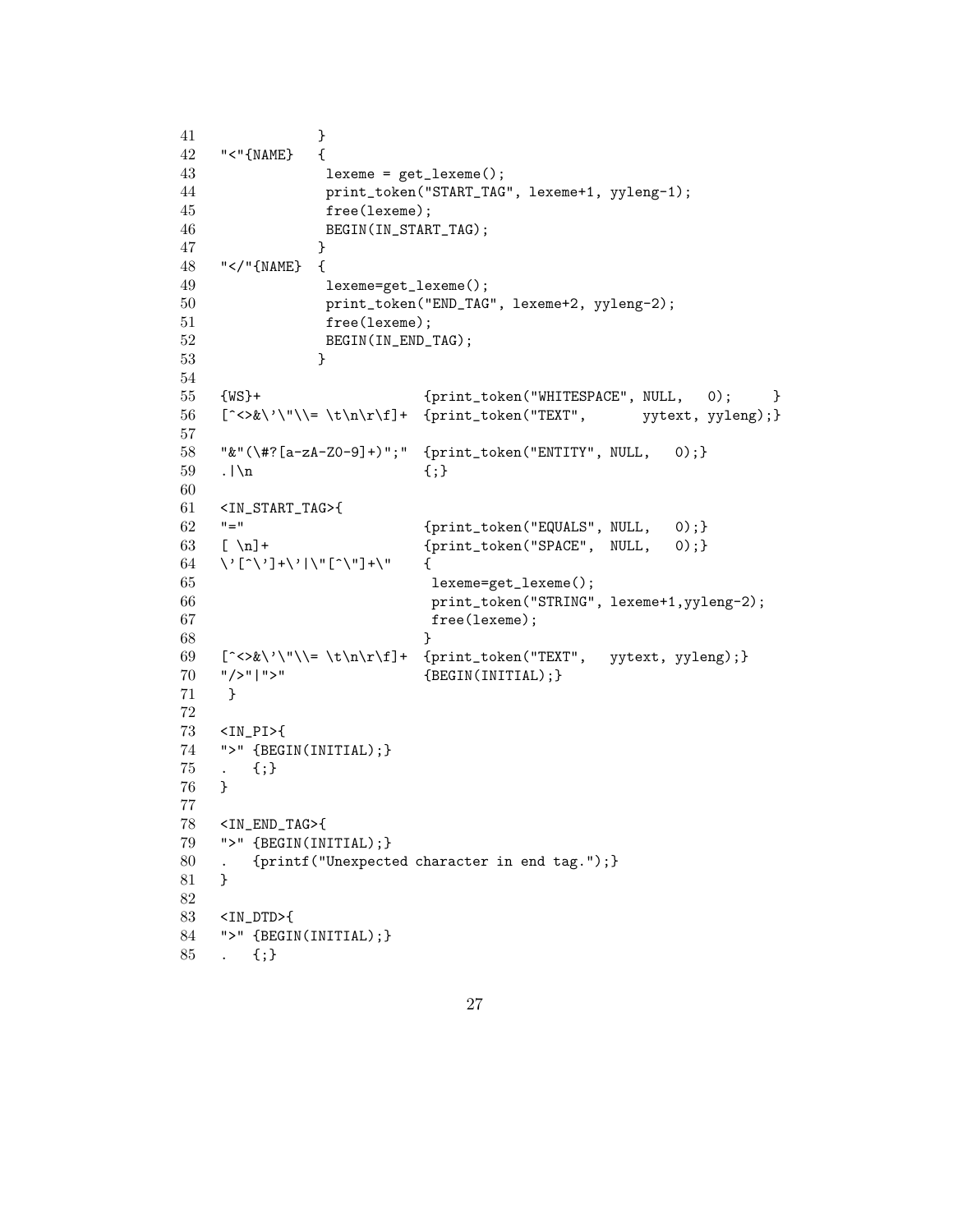```
86 }
87
88 %%
89 main( argc, argv )
90 int argc;
91 char **argv;
92 {
93 ++argv, --argc; /* skip over program name */
94 if ( argc > 0 )
95 yyin = fopen(\arg(y[0], "r");
96 else
97 yyin = stdin;
98
99 yylex();
100 }
```
Assumming the name of the file is 'SimpleXML.flex', if we wish to generate an equivalent 8-bit Flex scanner specification using the UTF-8 encoding, we run reflex using

```
java lext.Main -sflex -eutf8 SimpleXML.flex SimpleXML-UTF8.flex,
```
which results in the following Flex specification:

```
1 %{
2 YY_CHAR *lexeme;
3 int i;
4
5 void print_token(char *type, YY_CHAR *lexeme, int len){
6 int i;
7 <br> printf("%s\t\t", type);
8 for(i=0; i<len; i++){
9 printf("%c",lexeme[i]);
10 }
11 print("n");
12 }
13 YY_CHAR *get_lexeme(){
14 return memcpy(malloc(sizeof(YY_CHAR)*yyleng),yytext,sizeof(YY_CHAR)*yyleng);
15 }
16 %}
17 %option noyywrap
18 %option 8bit
19 underscore \x5f
20 \cosh \chi3a
```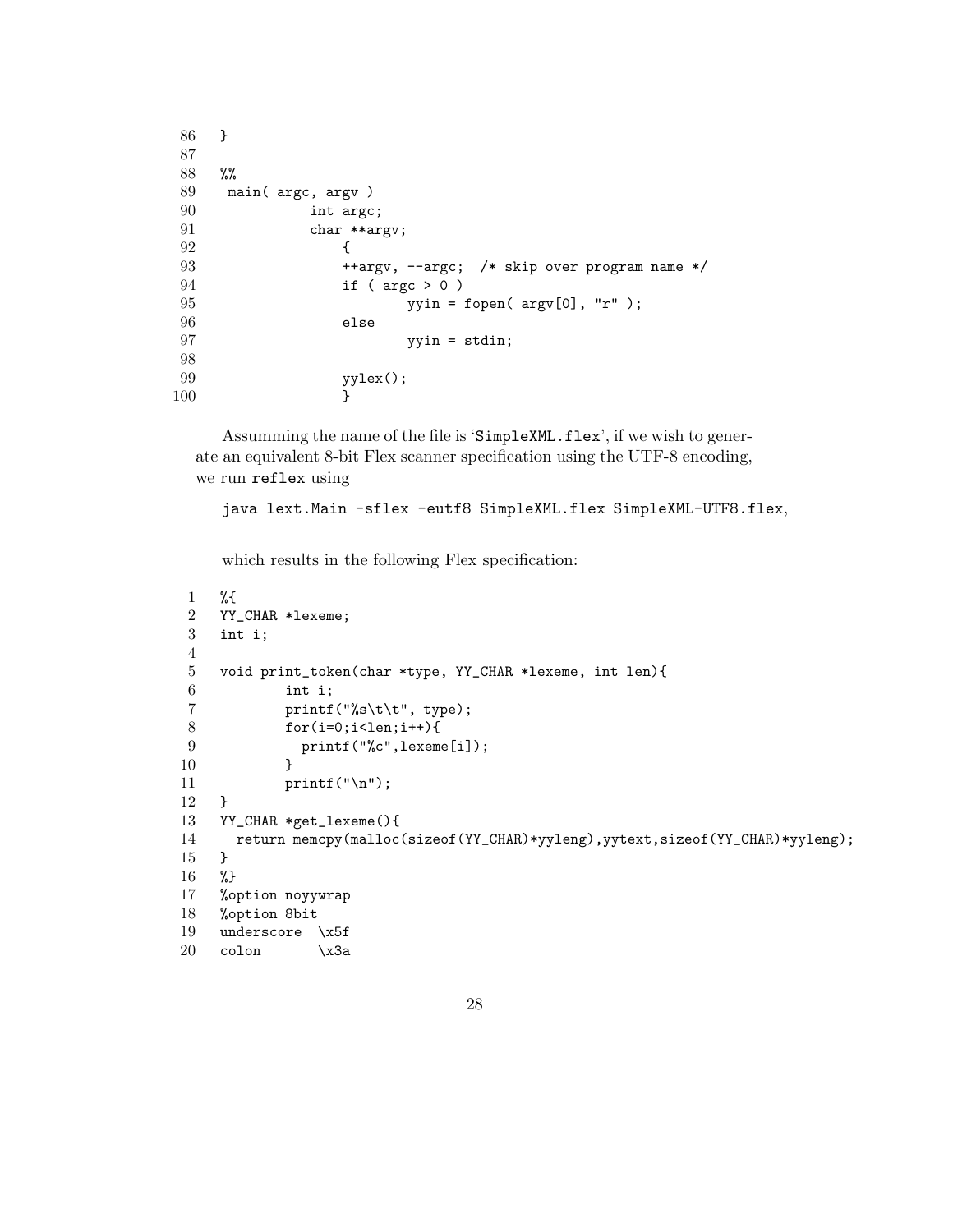| 21     | dot               | \x2e                                                    |   |
|--------|-------------------|---------------------------------------------------------|---|
| 22     | dash              | x2d                                                     |   |
| 23     | NAMESTART         | $\{colon\}$   {underscore}   [\x41-\x5a]   [\x61-\x7a]  | ∖ |
| 24     |                   | \xc3[\x80-\x96] \xc3[\x98-\xb6] \xc3[\xb8-\xbf]         | ∖ |
| 25     |                   | $[\xc4-\xca][\x80-\xbf]/xcb[\x80-\xbf]/xcd[\xb0-\xbd] $ | ∖ |
| 26     |                   | $[\xcd-\xdf]\xbf] [xe0-\xe1] [\x80-\xbf] [\x80-\xbf] ]$ |   |
| 27     |                   | \xe2\x80[\x8c-\x8d] \xe2\x81[\xb0-\xbf]                 |   |
| 28     |                   | \xe2[\x82-\x85][\x80-\xbf] \xe2\x86[\x80-\x8f]          |   |
| 29     |                   | \xe2\xb0[\x80-\xbf] \xe2[\xb1-\xbe][\x80-\xbf]          |   |
| $30\,$ |                   | \xe2\xbf[\x80-\xaf] \xe3[\x80-\xbf][\x81-\xbf]          |   |
| 31     |                   | $[\xe4-\xec](\x80-\xbf{}[\x80-\xbf{}$                   |   |
| $32\,$ |                   | \xed[\x80-\x9f][\x80-\xbf] \xef\xa4[\x80-\xbf]          |   |
| 33     |                   | \xef[\xa5-\xb6][\x80-\xbf] \xef\xb7[\x80-\x8f]          |   |
| 34     |                   | \xef\xb7[\xb0-\xbf] \xef[\xb8-\xbe][\x80-\xbf]          |   |
| $35\,$ |                   | $\xet\xbf[\x80-\xbd]$                                   |   |
| 36     |                   | \xf0[\x90-\xbf][\x80-\xbf][\x80-\xbf]                   |   |
| $37\,$ |                   | $[\xf1-\xf2] [\x80-\xbf] [\x80-\xbf] [\x80-\xbf] ]$     |   |
| $38\,$ |                   | \xf3[\x80-\xaf][\x80-\xbf][\x80-\xbf]                   |   |
| 39     | NAMECHAR          | $\{NAMESTART\} \{dash\} \{dot\} \[\x30-\x39] \xc2\xb7 $ | ∖ |
| 40     |                   | \xcc[\x80-\xbf] \xcd[\x80-\xaf] \xe2\x80\xbf            |   |
| 41     |                   | \xe2\x81\x80                                            |   |
| 42     | NAME              | $\{NAMESTART\}$ ( $\{NAMECHAR\}$ )*)                    |   |
| 43     | WS                | $(\x20 \x09 \x0d \x0a)$ +                               |   |
| 44     | %x                | IN_START_TAG IN_END_TAG IN_DTD IN_PI                    |   |
| 45     | $\%$              |                                                         |   |
| 46     | $x3c \x21$        | €                                                       |   |
| 47     |                   | print_token("DTD", NULL, 0);                            |   |
| 48     |                   | BEGIN(IN_DTD);                                          |   |
| 49     |                   | ł                                                       |   |
| 50     | $x3c \x3f$        | €                                                       |   |
| 51     |                   | print_token("PI", NULL, 0);                             |   |
| 52     |                   | BEGIN(IN_PI);                                           |   |
| 53     |                   | ł                                                       |   |
| 54     | \x3c({NAME})      | ſ                                                       |   |
| 55     |                   | $lexeme = get\_lexeme()$ ;                              |   |
| 56     |                   | print_token("START_TAG", lexeme+1, yyleng-1);           |   |
| 57     |                   | free(lexeme);                                           |   |
| 58     |                   | BEGIN(IN_START_TAG);                                    |   |
| 59     |                   | ł                                                       |   |
| 60     | $\x3c\x2f({MME})$ | ₹                                                       |   |
| 61     |                   | lexeme=get_lexeme();                                    |   |
| 62     |                   | print_token("END_TAG", lexeme+2, yyleng-2);             |   |
| 63     |                   | free(lexeme);                                           |   |
| 64     |                   | BEGIN(IN_END_TAG);                                      |   |
| 65     |                   |                                                         |   |
|        |                   |                                                         |   |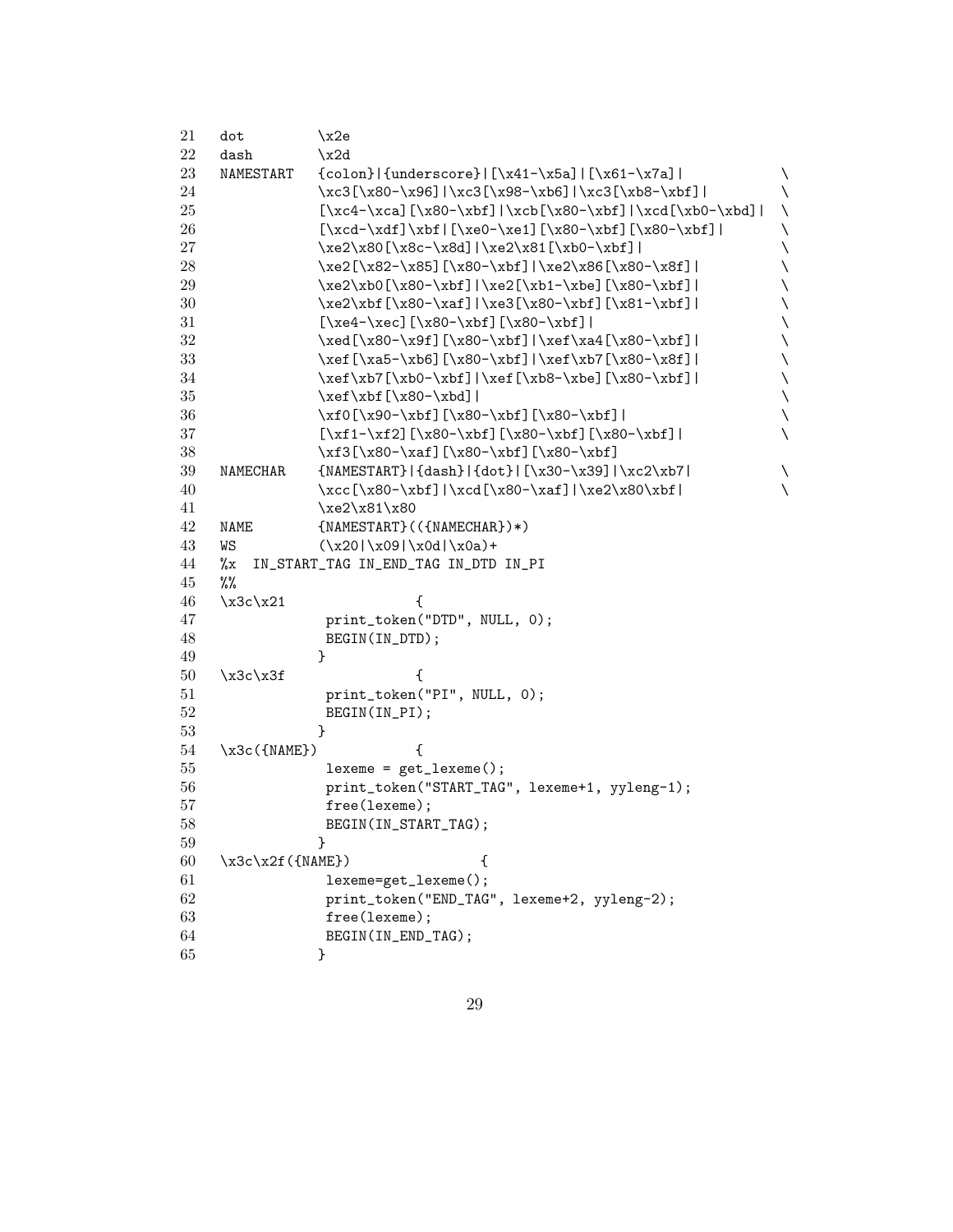```
66
67 ({WS})+ {print_token("WHITESPACE", NULL, 0); }
68 ([x00-\x08]\x0b][x0e-\x1f]/x21][x23-\x25][x28-\x25]69 [\x3f-\x5b] | [\x5d-\x7f] | [\xc0-\xdf] [x80-\xbf{} ]70 [\xe0-\xef][\x80-\xbf][\x80-\xbf]| \
71 [\xf0-\xf4][\x80-\x8f][\x80-\xbf][\x80-\xbf])+ \
72 {print_token("TEXT", yytext, yyleng);}
73
74 \quad \x26((\x23)?(([\x61-\x7a)]\x41-\x5a] |[\x30-\x39])+))(\x3b))75 {print_token("ENTITY", NULL, 0);}
76 [\x00-\x09]|[\x0b-\x7f]|[\xc0-\xdf][\x80-\xbf]| \
77 [\xe0-\xef][\x80-\xbf][\x80-\xbf]| \
78 [\xf0-\xf4][\x80-\x8f][\x80-\xbf][\x80-\xbf]|\x0a {;}
79
80 <IN_START_TAG>{
81 \x3d {print_token("EQUALS", NULL, 0);}
82 \quad (\verb|\x20|\verb|\x0a)+ \{print\_token("SPACE", NULL, 0);}83 \x27(([\x00-\x26]|[\x28-\x7f]|[\xc0-\xdf][\x80-\xbf]| \
84 [\xe0-\xef][\x80-\xbf][\x80-\xbf]| \
85 [\x60-\x64] [\x80-\x8f] [\x80-\x6f] [\x80-\x6f] +(\x27)]86 \quad \x22((\{x00-\x21\}[\{x23-\x7f\}][\{xc0-\xdf\}]\87 [\xe0-\xef][\x80-\xbf][\x80-\xbf]| \
88 [\xf0-\xf4][\x80-\x8f][\x80-\xbf][\x80-\xbf])+(\x22))
89 {
90 lexeme=get_lexeme();
91 print_token("STRING", lexeme+1,yyleng-2);
92 free(lexeme);
93 }
94 ([\x00-\x08]|\x0b|[\x0e-\x1f]|\x21|[\x23-\x25]|[\x28-\x3b]| \
95 [\x3f-\x5b] |[\x5d-\x7f] |[\xc0-\xdf] [\x80-\xbf{f}]96 [\xe0-\xef][\x80-\xbf][\x80-\xbf]| \{97 [\xf0-\xf4][\x80-\x8f][\x80-\xbf][\x80-\xbf])+
98 {print_token("TEXT", yytext, yyleng);}
99 \ \ x2f\x3e|\x3e {BEGIN(INITIAL);}
100 }
101
102 <IN_PI>{
103 \x3e {BEGIN(INITIAL);}
104 [\x00-\x09]|[\x0b-\x7f]|[\xc0-\xdf][\x80-\xbf]| \
105 [\xe0-\xef][\x80-\xbf][\x80-\xbf]] \qquad \qquad106 [\x60-\x60-\x8f][\x80-\x6f][\x80-\x6f]107 }
108
109 <IN_END_TAG>{
110 \x3e {BEGIN(INITIAL);}
```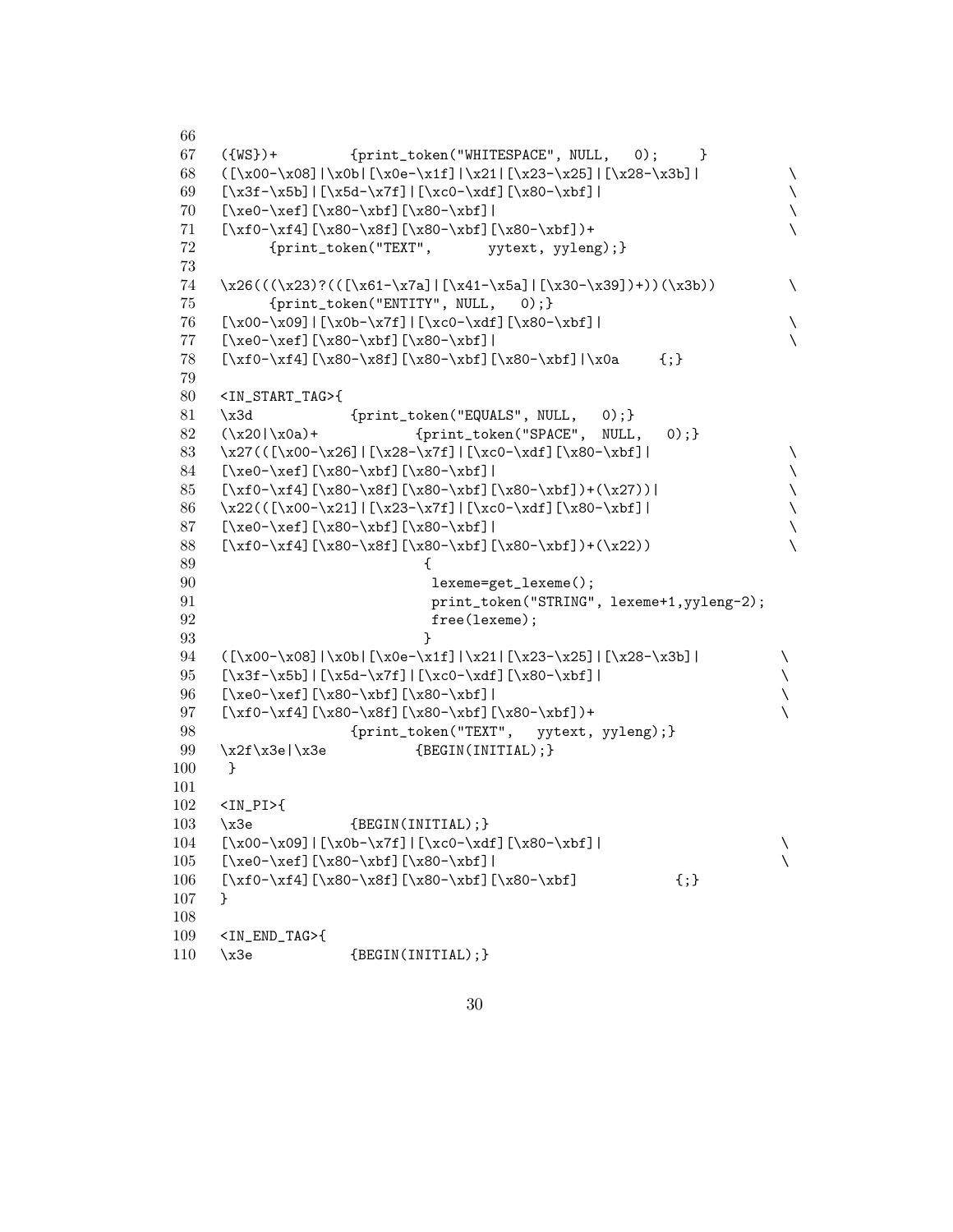```
111 [\x00-\x09] | [\x0b-\x7f] | [\xc0-\xdf] [\x80-\xbf] |<br>112 [\xe0-\xef] [\x80-\xbf] [\x80-\xbf] |[\xe0-\xef](\x80-\xbf{}] [\x80-\xbf]]
113 [\x60-\x61][\x80-\x61][\x80-\x61][\x80-\x61]114 {printf("Unexpected character in end tag.");}115 }
116
117 <IN_DTD>{
118 \x3e {BEGIN(INITIAL); }
119 [\x00-\x09]|[\x0b-\x7f]|[\xc0-\xdf][\x80-\xbf]| \<br>120 [\xe0-\xef][\x80-\xbf][\x80-\xbf]| \
120 [\xe0-\xef][\x80-\xbf][\x80-\xbf]|
121 [\x60-\x64] [\x80-\x8f] [\x80-\xbf{1} [\x80-\xbf{1} ]122 }
123
124 %%
125 const int UUSEG_SIZE = 20;
126 typedef struct {
127 int len;
128 int *vec;
129 } UUDynarray;
130 void UUda_init(UUDynarray *d){
131 int i;
132 d->len=0;
133 d->vec = (int *)malloc(sizeof(int[UUSEG_SIZE]));
134 for(i=0;i<UUSEG_SIZE;i++)
135 d->vec[i]=0;
136 }
137 void UUda_bump(UUDynarray *d){
138 int *iptr = (int *)malloc(sizeof(int[d->len + UUSEG_SIZE])),i;
139 for(i=0;i<d->len;i++){
140 iptr[i]=d-\text{vec}[i];141 }
142 for(i=d->len;i<d->len + UUSEG_SIZE;i++)
143 iptr[i]=0;
144 d->vec = iptr;
145 }
146 void UUda_add(UUDynarray *d, int i){
147 if (d-\lambda)en%UUSEG_SIZE == 0)
148 UUda_bump(d);
149 d->vec[d->len]=i;
150 d->len++;
151 }
152 //Copy D's int array into result, and
153 //append a -1' to the end (this works)
154 //because there are no negative Unicode
155 //scalars).
```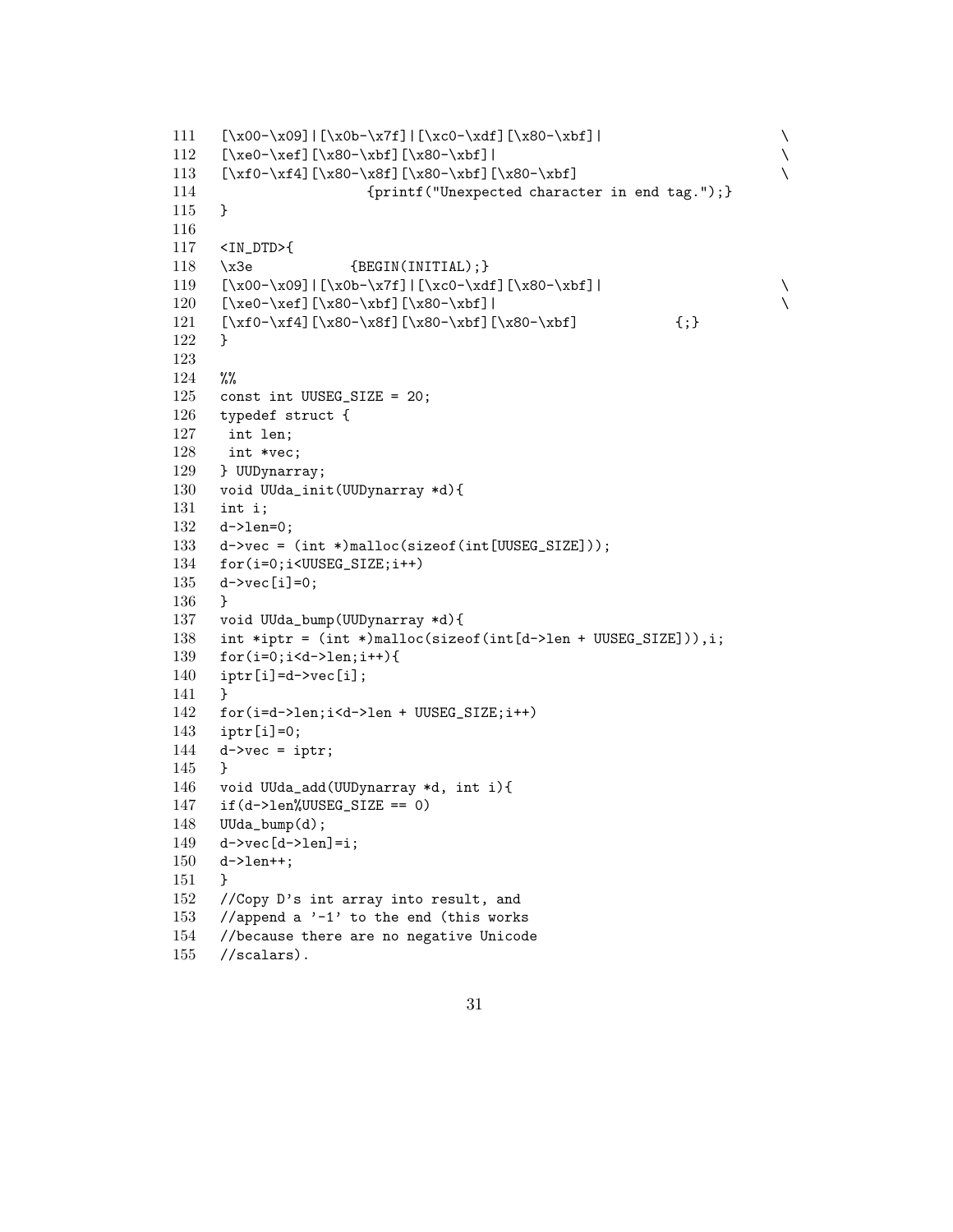```
156 void UUda_copy(UUDynarray d, int **result){
157 int i;
158 *result = (int *)malloc(sizeof(int[d.len+1]));
159 for(i=0;i<d.len;i++)
160 (*result)[i]=d.vec[i];
161 //mark the end:
162 (*result)[d.len]=-1;
163 }
164 void UUda_term(UUDynarray *d){
165 free(d->vec);
166 }
167 typedef struct {
168 int len;
169 char *code;
170 } UUchar;
171 int * yyUtext();
172 //Constructor of Uchar from a string:
173 UUchar _UUchar(char *str, int start, int stop){
174 UUchar result;
175 char *units_ptr = (char *)malloc(sizeof(char[stop-start]));
176 int i;
177 if(stop<=start || str==NULL || yyleng==0){
178 result.len=-1;
179 result.code=NULL;
180 return;
181 }
182 for(i=0;i<stop-start;i++)
183 units_ptr[i] = str[i+start];
184 result.code = units_ptr;
185 result.len = stop-start;
186 return result;
187 }
188
189 int * yyUtext() {
190 char *token = yytext;
191 int i, *result, c;
192 UUDynarray D;
193 UUda_init(&D);
194 for(i=0; i<yyleng; i++){
195 c = (int) token[i];
196 //single-byte sequence:
197 if(c >=0x00 && c <= 0x7f){
198 UUda_add(&D, UUdecodeUTF8Char(_UUchar(token, i, i+1)));
199 //multi-byte sequence:
200 }else if(c >= 0xc0 && c <= 0xfd){
```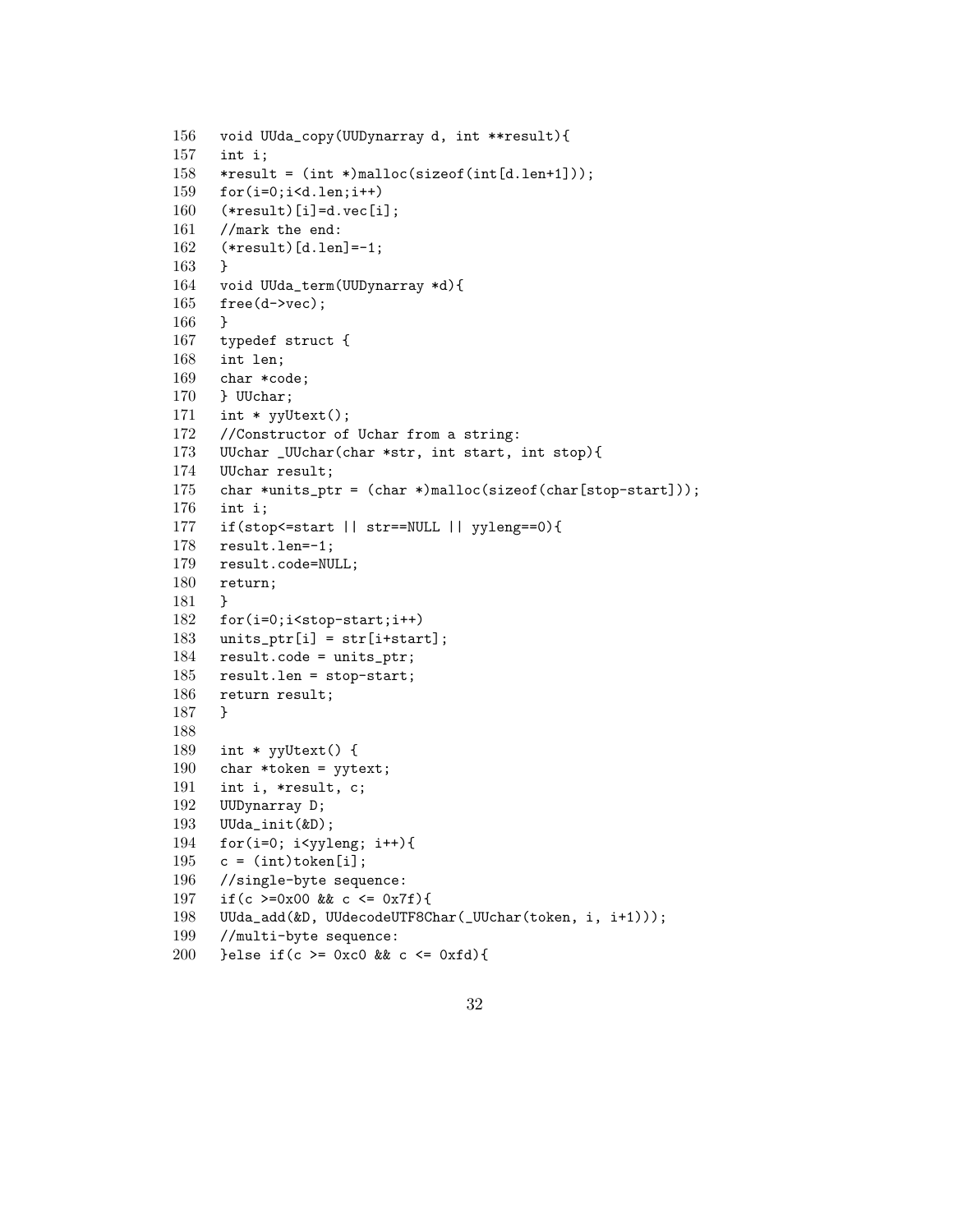```
201 //two bytes:
202 if( ((c & 0x00F0)>>8)==0x0c || ((c & 0x00F0)>>8)==0x0d ){
203 UUda_add(&D, UUdecodeUTF8Char(_UUchar(token, i, i+2)));
204 i+=1;
205 //three bytes:
206 }else if(((c & 0x00F0)>>8)==0x0e){
207 UUda_add(&D, UUdecodeUTF8Char(_UUchar(token, i, i+3)));
208 i+=2;
209 //four bytes:
210 }else if(((c & 0x00F0)>>8)==0x0f){
211 UUda_add(&D, UUdecodeUTF8Char(_UUchar(token, i, i+4)));
212 i+=3;
213 }
214 }
215 }
216 UUda_copy(D, &result);
217 UUda_term(&D);
218 return result;
219 }
220 int yyUleng(){
221 int *scalars = yyUtext(), i;
222 while(scalars[i]!=-1)
223 i++;
224 return i;
225 }
226 int UUdecodeUTF8Char(UUchar utf8char){
227 int len = utf8char.len;
228 if(len==1){
229 return (int)utf8char.code[0] & 0x000000ff;
230 }else if(len==2){
231 return (\text{int})utf8char.code[0] & 0x1f)<<6 |
232 ((int)utf8char.code[1] & 0x3f);
233 }else if(len==3){
234 return (\text{int})utf8char.code[0] & 0x0f) <<12 |
235 ((int)utf8char.code[1] & 0x3f)<<6 |
236 ((int)utf8char.code[2] & 0x3f);<br>237 }else if(len==4){
    }else if(len==4){
238 return ((int)utf8char.code[0] & 0x07)<<18 | \
239 ((int)utf8char.code[1] & 0x3f) <<12 |
240 ((int)utf8char.code[2] & 0x3f) <<6 |
241 ((int)utf8char.code[3] & 0x3f);
242 }
243 return -1;
244 }
245 main( argc, argv )
```